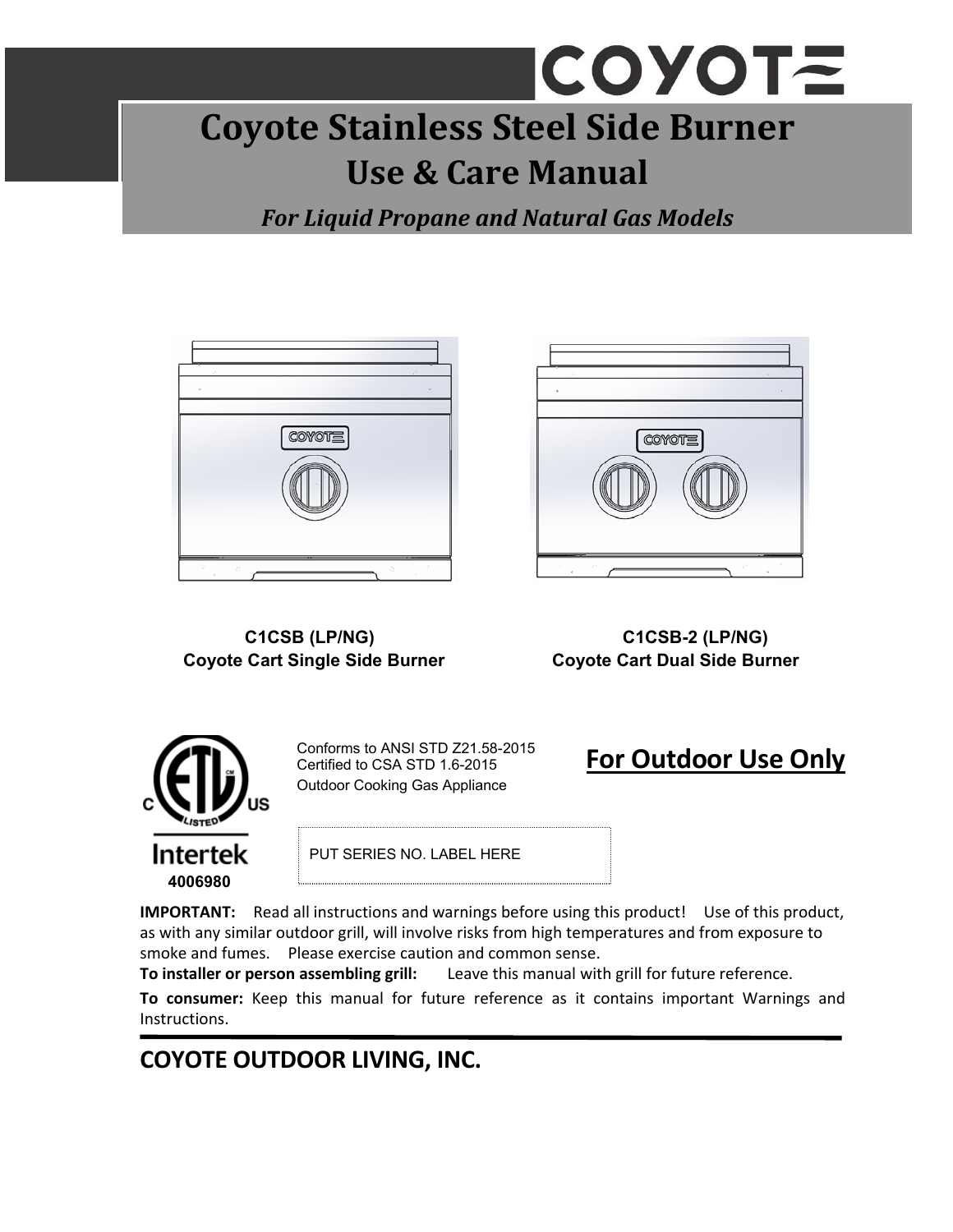#### **Welcome & Congratulations**

Congratulations on your purchase of a new side burner! We are very proud of our product and we are completely committed to providing you with the best service possible. Your satisfaction is our #1 priority.

Please read this manual carefully to understand all the instructions about how to install, operate and maintain your side burner for your safety and for optimum performance and longevity.

We know you'll enjoy your new side burner and thank you for choosing our product. We hope you consider us for future purchases.

#### **Read and save the instructions**

Obey all Warnings and Instructions.

This Manual provides specific operating instructions for your model. Use your side burner only as instructed in this manual. These instructions are not meant to cover every possible condition and situation that may occur. Common sense and caution must be practiced when installing, operating and maintaining any appliance. If you lose this Manual, a replacement copy can be downloaded from our website at www.coyoteoutdoor.com or call Customer Service at 855‐520‐1559.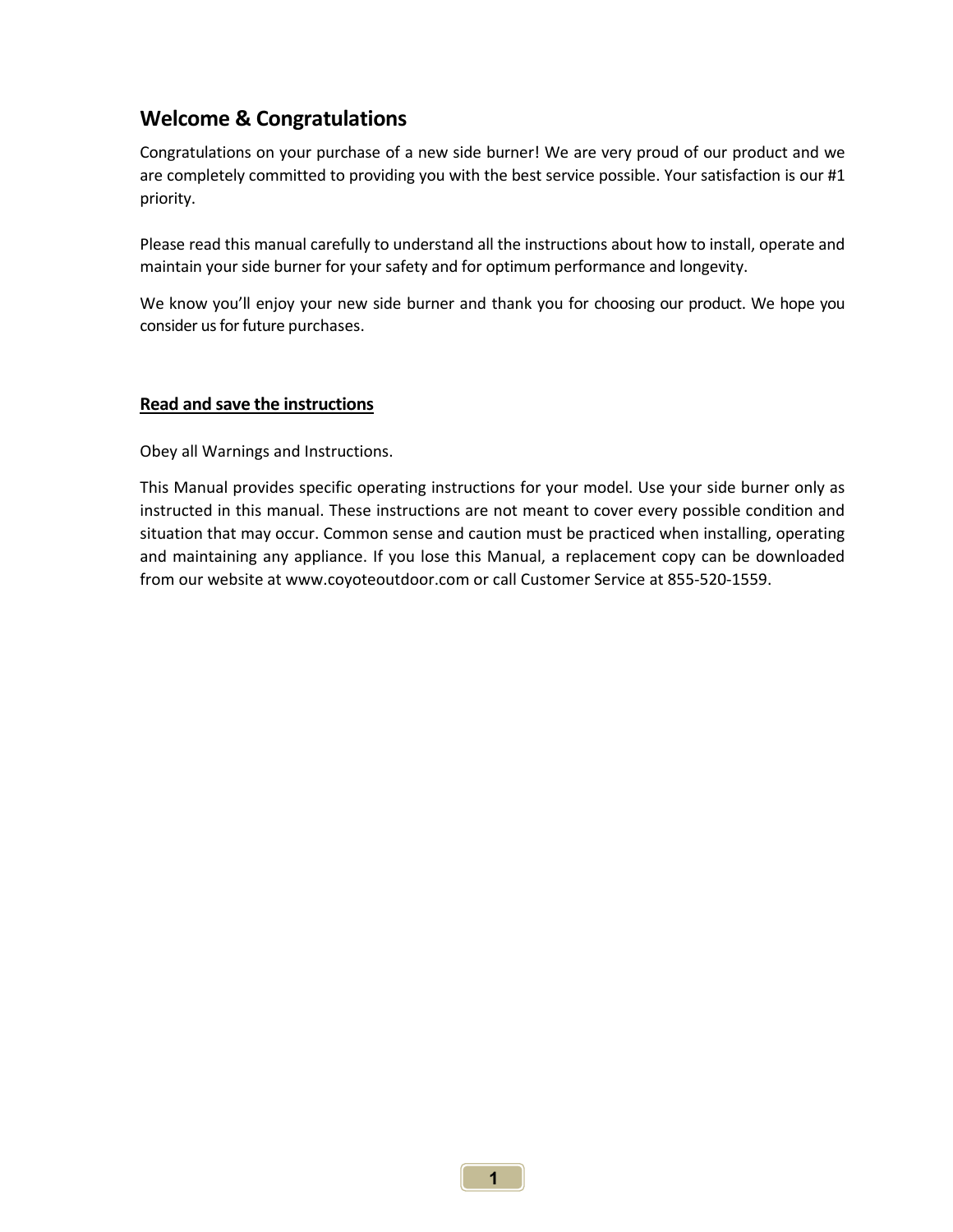### **Table of Contents**

| Gas Requirements10                   |  |
|--------------------------------------|--|
| Operating the Side Burner16          |  |
| Lighting Instructions17              |  |
| Using your Burner / Cooking Safely18 |  |
| Care and Maintenance19               |  |
| Troubleshooting your Side Burner23   |  |
|                                      |  |

<u> 1980 - John Stein, Amerikaansk politiker (</u>† 1920)

# **DANGER**

/N

#### **IF YOU SMELL GAS:**

- 1. Shut off gas to the appliance.
- 2. Extinguish any open flame.
- 3. Open Lid.
- 4. If odor continues, keep away from the

appliance and immediately call your gas supplier or your fire department.

### **Safety Symbols**



hazardous situation which, if not avoided, will result in death or serious injury.



**CAUTION** indicates a potentially hazardous situation which, if not avoided, may result in minor or moderate personal injury, or property damage.<br> **WARNING** 

# **WARNING**

**WARNING** indicates a potentially hazardous situation which, if not avoided, could result in death or serious injury.



#### **WARNING:**

1. DO NOT store or use gasoline or other flammable liquids or vapors in the vicinity of this or any other appliance.

2. A Liquid Propane (LP) cylinder not connected for use shall not be stored in the vicinity of this or any other appliance.



#### **FOR OUTDOOR USE ONLY:**

NEVER operate a side burner in enclosed areas, as this could lead to gas accumulating from a leak, causing an explosion or a carbon monoxide buildup which could result in injury or death. DO NOT use your side burner in garages, breezeways, sheds or any enclosed area. NOT FOR USE BY CHILDREN. If these instructions are ignored, a hazardous fire or explosion could result in physical injury, death or property damage!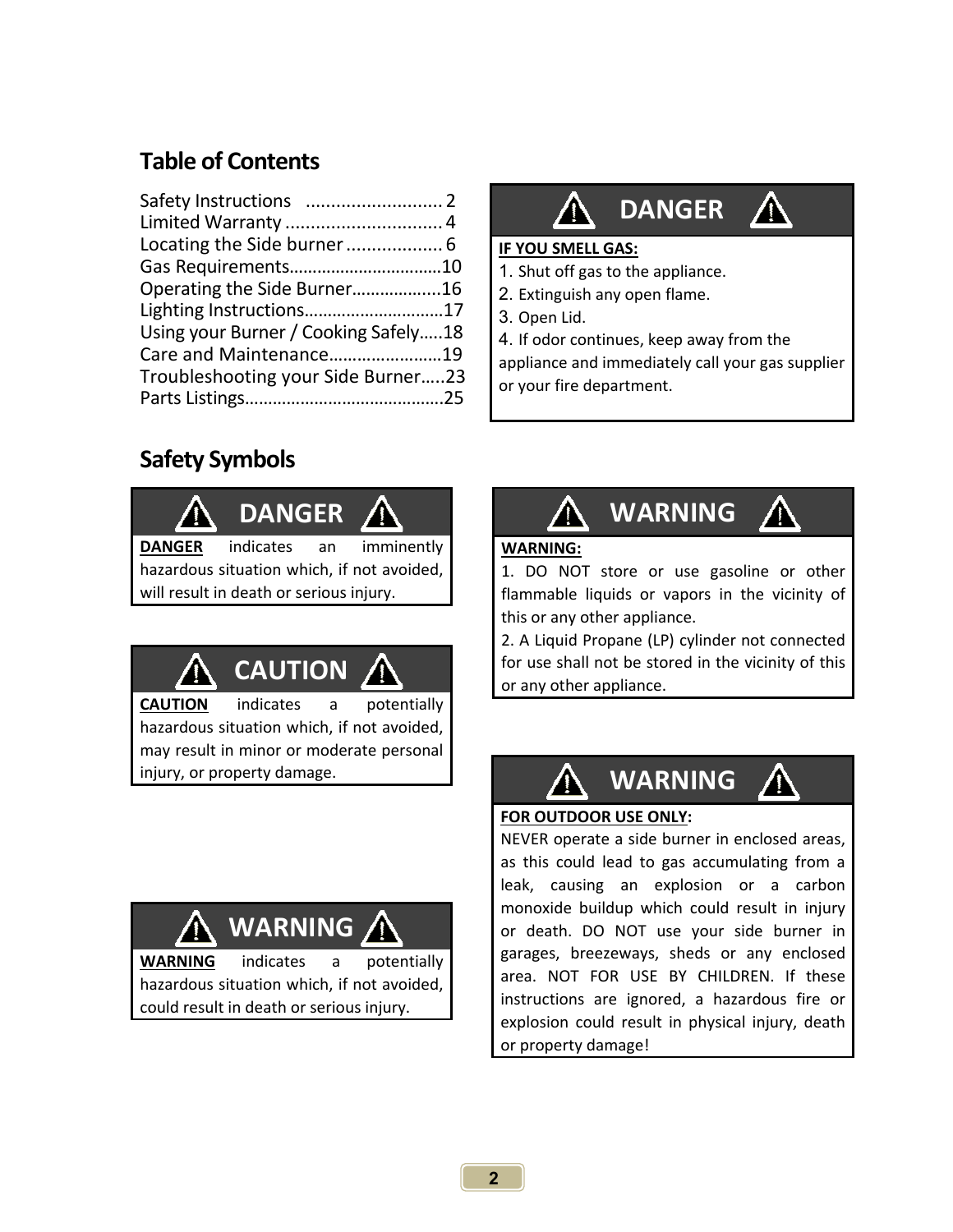# **Important Warnings and Safety Instructions**

**WARNING** Improper installation, adjustment, alteration, service, maintenance or use can cause injury or property damage. Read the installation, operating and maintenance instructions thoroughly before installation or servicing of this equipment.

#### **General Safety Instructions**

### A WARNING A

#### **1. For Outdoor Use Only.**

- 2. Coyote side burners are only intended for residential use and are not intended for commercial use, where anyone other than the original purchaser (homeowner) would be using and maintaining the side burner.
- 3. **NEVER** use indoors or in any type of enclosed area, such as a garage, shed or breezeway. Keep clear of trees and shrubs. The side burners are not intended for installation in or on recreational vehicles, portable trailers, boats or any other moving installation.
- 4. To reduce the risk of serious or fatal injury from breathing toxic fumes and from explosion and fire as a result of leaking gas, use only outdoors in an open area with good ventilation. NEVER obstruct the flow of combustion and ventilation air.
- 5. **Fire Hazard:** The area surrounding your new side burner should be kept clean and free from flammable liquids and other combustible materials such as mops, rags or brooms, as well as solvents, cleaning fluids, lighter fluid and gasoline.
- 6. NEVER use the side burner in windy conditions. If located in a consistently windy area (oceanfront, mountaintop, etc.), a wind break will be required. Always adhere to the specified clearances listed in this Manual on page 9.
- 7. NEVER leave the side burner unattended while cooking.
- 8. **Risk of Explosion:** NEVER use natural gas in a unit designed for liquid propane gas or vice versa.
- 9. Do not use lighter fluid in a gas side burner.
- 10. **NEVER** allow children to use or play near the side burner. Keep children and pets away from a hot side burner at all times
- 11. Installation and any repairs or replacement of parts should be performed by a qualified service technician. If you are not qualified to install, repair, or replace parts of your side burner, please retain a qualified professional contractor or technician to do so.
- 12. **Burn Hazard:** NEVER lean over an open side burner. Do not place clothing or other flammable material on or near the side burner. Do not wear loose-fitting clothes or long sleeves while using the side burner as some fabrics can be highly flammable and, if ignited, may result in personal injury or death.
- 13. **Burn Hazard:** When using the side burner, do not touch the side burner rack, burner grate, or immediate surroundings as these areas become extremely hot and can cause burns. Always use a covered/gloved hand when opening the side burner hood and only do so slowly to allow heat and steam to escape.
- 14. ALWAYS: have an ABC fire extinguisher accessible.
- 15. NEVER attempt to extinguish a grease fire with water or other liquids as this may cause a flashback that could result in personal injury or death.
- 16. NEVER use aluminum foil to line the side burner racks or the drip trays, this can alter airflow for proper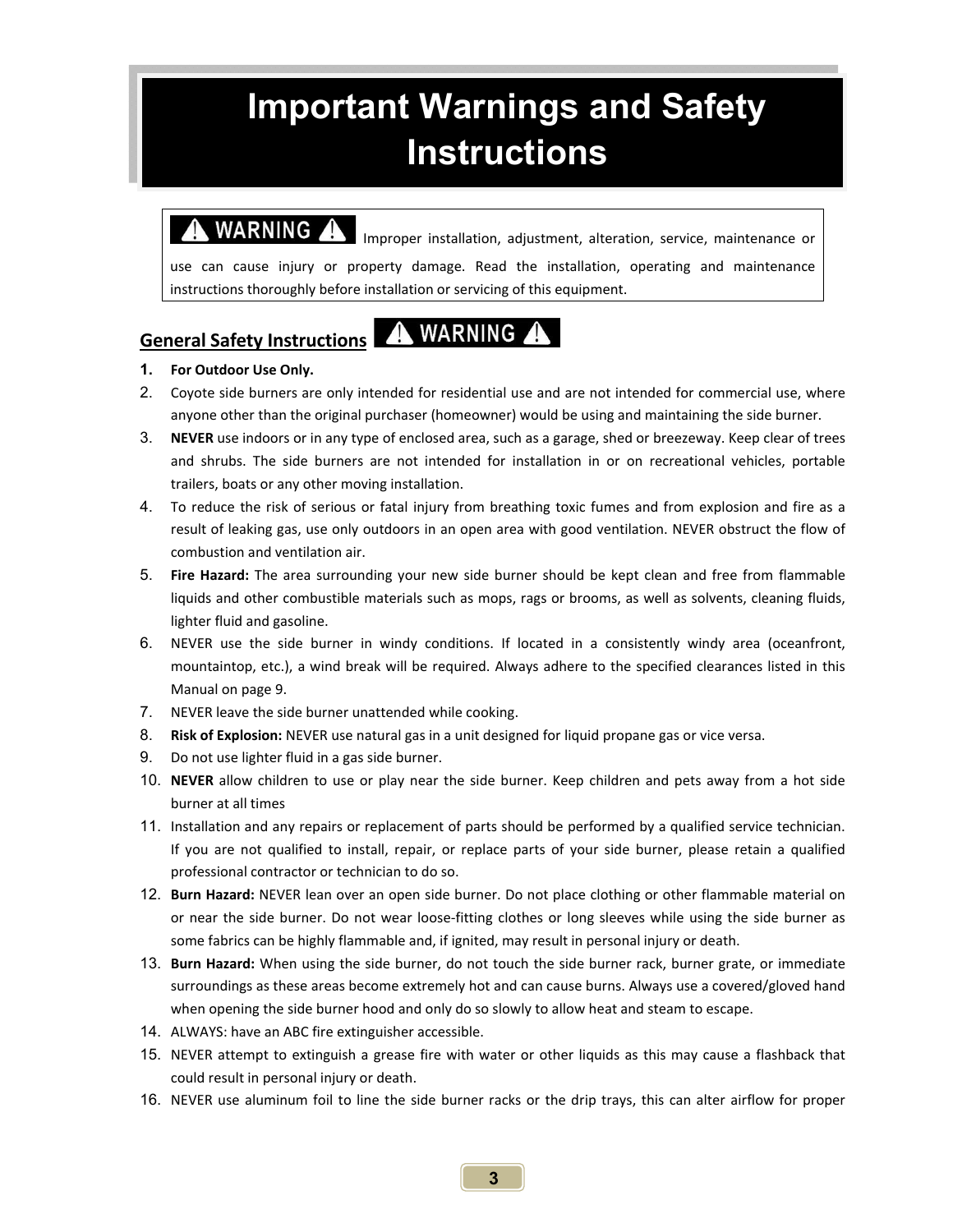combustion and also build up heat in the control area causing the knobs and cause damage to the igniter.

- 17. NEVER allow grease or other hot material to drip from the side burner onto the valve, hose, or regulator. If that occurs, turn off the fuel supply immediately. After the side burner has cooled, determine the cause of the dripping and correct it. After cleaning the valve, hose and regulator, perform a soapy water leak test before continuing use. If a leak is discovered, call a qualified technician for service.
- 18. NEVER heat any unopened glass or metal container of food on the side burner. Pressure may build up and cause the container to burst, possibly resulting in death, serious personal injury, or property damage.
- 19. ALWAYS: Keep any electrical supply cords away from water or heated surfaces. Electrical cords should be placed away from walkways to avoid tripping hazard.
- 20. ALWAYS: Keep gas supply lines as short as possible.
- 21. NEVER move the side burner when hot.
- 22. NEVER use side burner while under the influence of drugs or alcohol.
- 23. NEVER store a spare gas cylinder under or near your side burner.
- 24. **Fire Hazar**d: NEVER side burner without the drip tray in place; hot grease could leak downward and produce a fire or an explosion. Drip tray should be pushed all the way to the rack located just under the side burner.
- 25. **Fire Hazard:** Grease is extremely flammable. Let hot grease cool down before attempting to handle or dispose of it. After use and cool‐down, the drip tray should be cleaned on a regular basis and kept free of grease.
- 26. In the event that a burner goes out, turn burner knobs to the full OFF position, fully open the side burner hood and let it air out. NEVER attempt to use the side burner until the gas has had time to dissipate.
- 27. Do not use a side burner until a leak check has been completed.
- 28. ALWAYS: Turn off the LP cylinder tank valve when your side burner is not in use.
- 29. ALWAYS: Ensure the control knobs are in the "OFF" position when not in use.
- 30. ALWAYS: Use only a Ground Fault Interrupter (GFI) protected circuit with this outdoor cooking gas appliance.



DO NOT RELY JUST ON THIS SAFETY SECTION. USE CAUTION AND COMMON SENSE AT ALL TIMES.

PLEASE READ THE REST OF THIS MANUAL CAREFULLY FOR OTHER IMPORTANT SAFETY WARNINGS.

**CALIFORNIA PROPOSITION 65 ‐ WARNING:**  The burning of gas cooking fuels (propane gas) generates some byproducts (including Benzene) which are on the list of substances which are known by the State of California to cause cancer (birth defects) or reproductive harm. California law requires businesses to warn customers of potential exposure to such substances. To minimize exposure to these substances, always operate this unit according to the Use and Care Manual, ensuring you provide good ventilation when cooking with gas.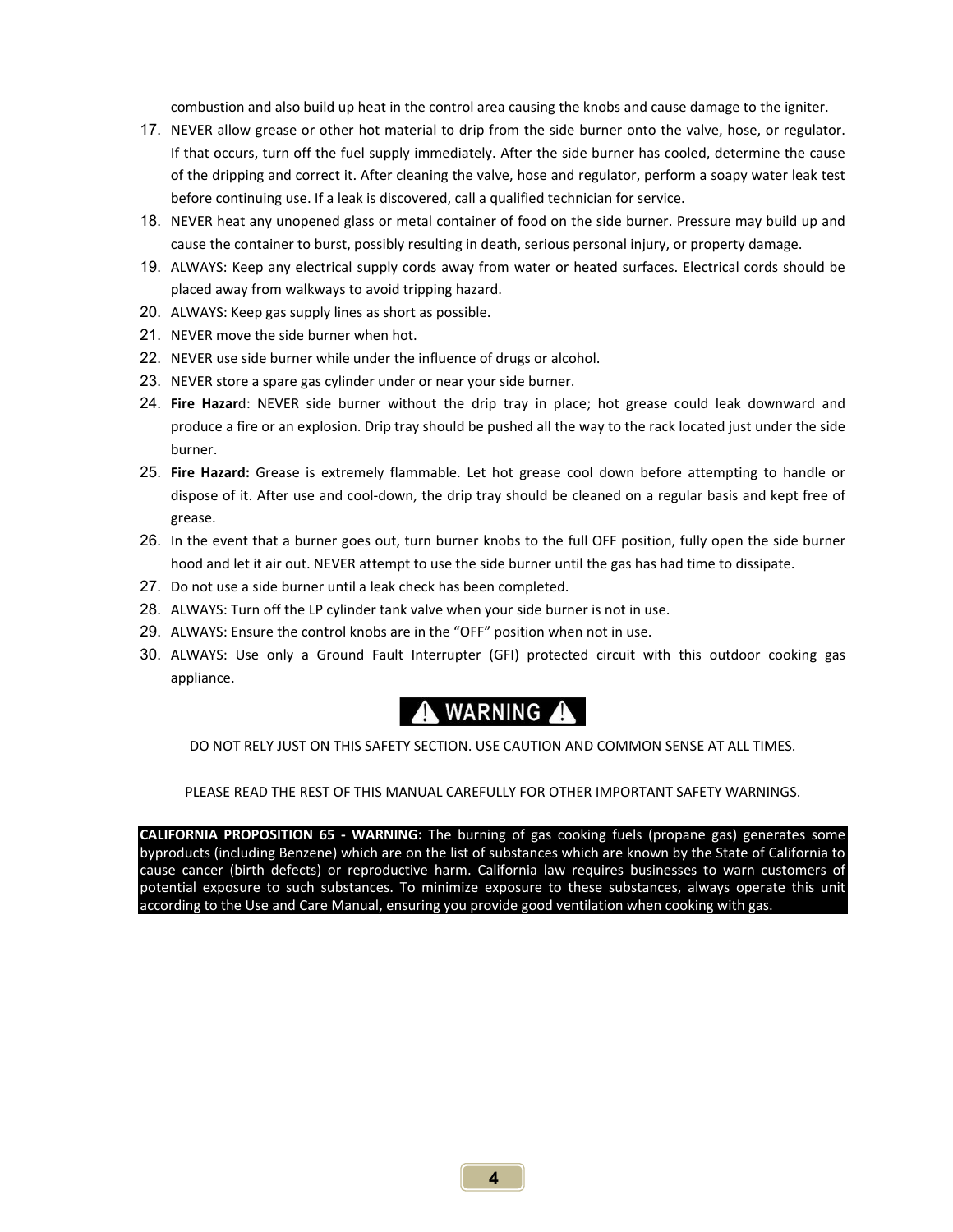# **Limited Warranty**

TO THE MAXIMUM EXTENT PERMITTED BY LAW, THIS LIMITED WARRANTY AND THE REMEDIES SET FORTH BELOW ARE EXCLUSIVE AND IN LIEU OF ALL OTHER WARRANTIES, REMEDIES AND CONDITIONS, WHETHER ORAL OR WRITTEN, EXPRESS OR IMPLIED. TO THE MAXIMUM EXTENT PERMITTED BY LAW, COYOTE OUTDOOR LIVING, INC. ALSO SPECIFICALLY DISCLAIMS ANY AND ALL IMPLIED WARRANTIES, INCLUDING, WITHOUT LIMITATION, WARRANTIES OF MERCHANTABILITY AND FITNESS FOR A PARTICULAR PURPOSE.

Coyote Outdoor Living, Inc. issues this limited warranty to the original purchaser at the original site of delivery with proof of purchase and specifically warrants that the Outdoor Gas side burner when subject to normal residential use, will be free from defects in workmanship and materials for the periods specified below. This limited warranty is not transferable and specifically excludes any side burner used in a commercial setting, where anyone other than the original purchaser (homeowner) would be using and maintaining the side burner. This limited warranty specifically excludes all issues that may arise from surface corrosion, scratches, and discoloration during regular use. This limited warranty does **NOT COVER LABOR OR LABOR RELATED CHARGES** and there will be shipping and handling charges for the delivery of part(s).

| <b>COMPONENT</b> | <b>WARRANTY PERIOD</b> |
|------------------|------------------------|
|                  |                        |
|                  |                        |
|                  |                        |
|                  |                        |

Coyote Outdoor Living, Inc.'s obligation under this limited warranty is limited solely to repair or replacement, at our option, of the pertinent component during the warranty period, and the extent of any liability of Coyote Outdoor Living, Inc. under this warranty is limited to repair or replacement. This limited warranty does not cover normal wear of parts or damage resulting from any of the following: negligent use or misuse of the product, use of an improper fuel/gas supply, use contrary to operating instructions, or alteration by any person other than a factory service center. The above warranty periods are not extended by any repair or replacement.

WARRANTY CLAIM PROCEDURE: If you require service or parts for your Coyote Side burner, please contact our Warranty Service Center for factory direct assistance. Our hours of operation are 8 am to 4:30 pm CST. The phone number is 855.520.1559 and the email address is support@coyoteoutdoor.com. You may also fill out warranty claims online at www.coyoteoutdoor.com. Please have your model number, serial number and proof of purchase available for any warranty claim.

Coyote Outdoor Living, Inc. may require the return of defective parts for examination before issuing replacement parts. If you are required to return defective parts, shipping charges must be prepaid by the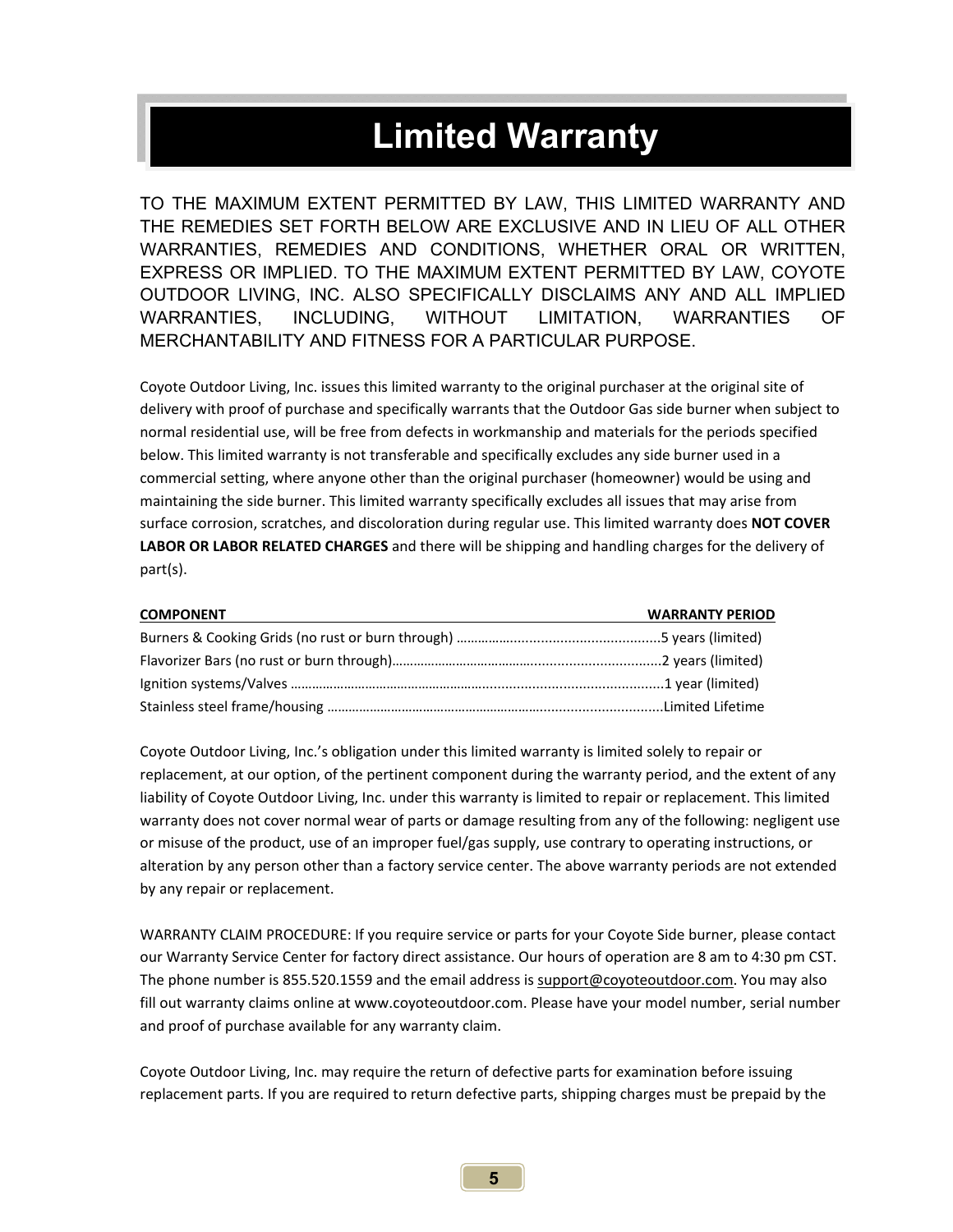customer. Upon examination and to Coyote Outdoor's determination, if the original part is proven defective, Coyote Outdoor may approve your claim and elect to replace such parts without charge. In every instance, the customer is responsible for shipping and handling of replacement parts. Component repair or replacement is the exclusive remedy under this limited warranty and Coyote Outdoor shall not be liable for any incidental or consequential damages.

This limited warranty does not cover any failures or operating difficulties due to accidents, abuse, misuse, alteration, misapplication, vandalism, improper installation, maintenance or service, or damages caused by flashback fire or grease fire. This limited warranty does not cover scratches, dents, corrosion or discoloration caused by weather, heat, abrasive and chemical cleaners, pool or spa chemicals, and/or any tools used in the assembly or installation of this unit. This limited warranty does not cover paint loss, surface rust, corrosion or stainless steel discoloration which is considered normal wear and tear. This limited warranty does not cover the cost of any inconvenience, personal injury, or property damage due to improper use or product failure. Deterioration or damage due to severe weather conditions such as hail, hurricanes, earthquakes, tsunamis, tornadoes, terrorism, discoloration due to exposure to chemicals either directly or in the atmosphere, Acts of God/forces of Nature are not covered by this limited warranty.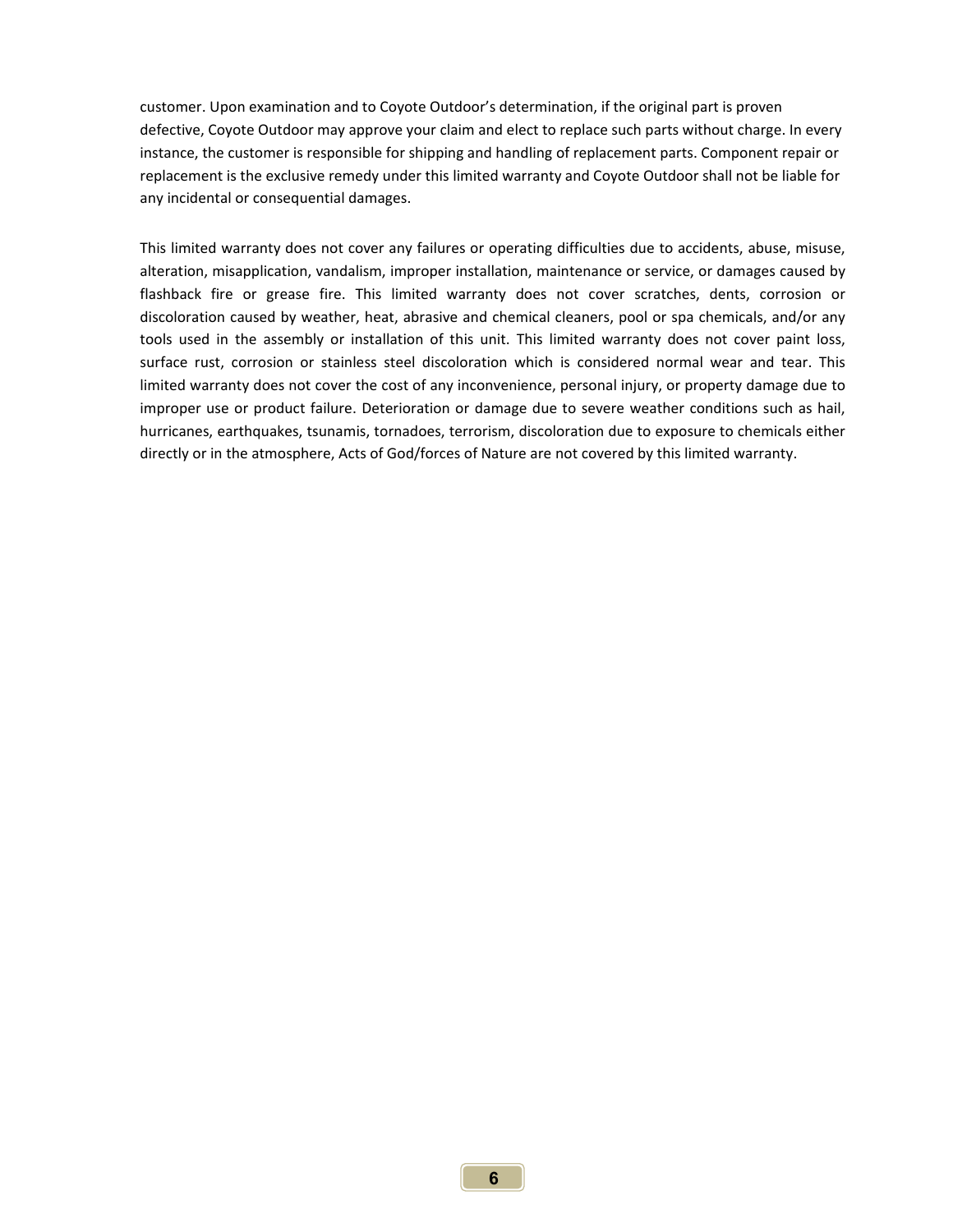# **Locating the Grill**

Check your local building codes for the proper method of installation. In the absence of local codes, this unit should be installed in accordance with the *National Fuel Gas Code No. Z223.1‐1998 USA* or *CAN/CGA‐B149.1/.2 Natural Gas/Propane Code (Canada)*  latest edition or the *National Electrical Code ANSI/NFPA No. 70*  or the *Canadian Electrical Code CSA C22.1, 1990* or latest version.

- Before installing built-in side burners onto a cart, copy all product information such as model number, serial number and type of side burner (e.g. natural gas or LP) and store information in a safe place.
- If the side burner is installed by a professional installer or technician, be sure that he or she shows you where your gas supply shut-off is located. All gas lines must have a shut-off that is readily and easily accessible. If you smell gas, check for gas leaks immediately. Check only with a soap and water solution. Never check for gas leaks with an open flame.

**Notice:** We strongly recommend professional installation of your Coyote side burner. These instructions provide the measurements necessary to construct a masonry structure to house your outdoor gas side burner.

**IMPORTANT:** Gas fittings, regulator, and installer supplied shut‐off valves must be easily accessible.

#### **LOCATION OF YOUR SIDE BURNER:**

**DANGER** 

Locate the side burner only OUTSIDE in a well‐ventilated area. **Never locate the side burner in a building, garage, breezeway, shed or other such enclosed areas without an approved ventilation system**. When in use, the side burner will generate a lot of smoke. When installing your side burner, select an outdoor location that will ensure there is adequate area for the smoke to dissipate IN ORDER TO AVOID INHALATION OF POTENTIALLY TOXIC FUMES.

#### **Ventilation Requirements for Proper Operation of your Coyote Side burner**

 Ventilation for a gas side burner is absolutely mandatory to ensure that your side burner performs as intended and to ensure the safety of you, your family, and guests. Proper ventilation is necessary to allow heat inside your side burner to escape and also to allow any gas that has leaked from a tank or connection to escape before a buildup of such gas can occur and possibly ignite.

DANGER A Failure to provide proper ventilation will nullify Coyote's warranty and will

cause a risk of bodily injury or death.

#### **High Elevation Installation and Use**

Coyote Side burners are designed to operate most efficiently at 0‐2000 feet above sea level. From 2000‐4000 feet above sea level you will not notice any substantial decrease in your heat, although more gas is combusting within the burners due to less oxygen. Above 4000 feet, you may experience longer cooking times on your side burner than experienced at sea level. This is due to the air/fuel mixture taking place within the burners. If you have questions or concerns regarding your location or elevation, please contact Coyote Customer Service for assistance.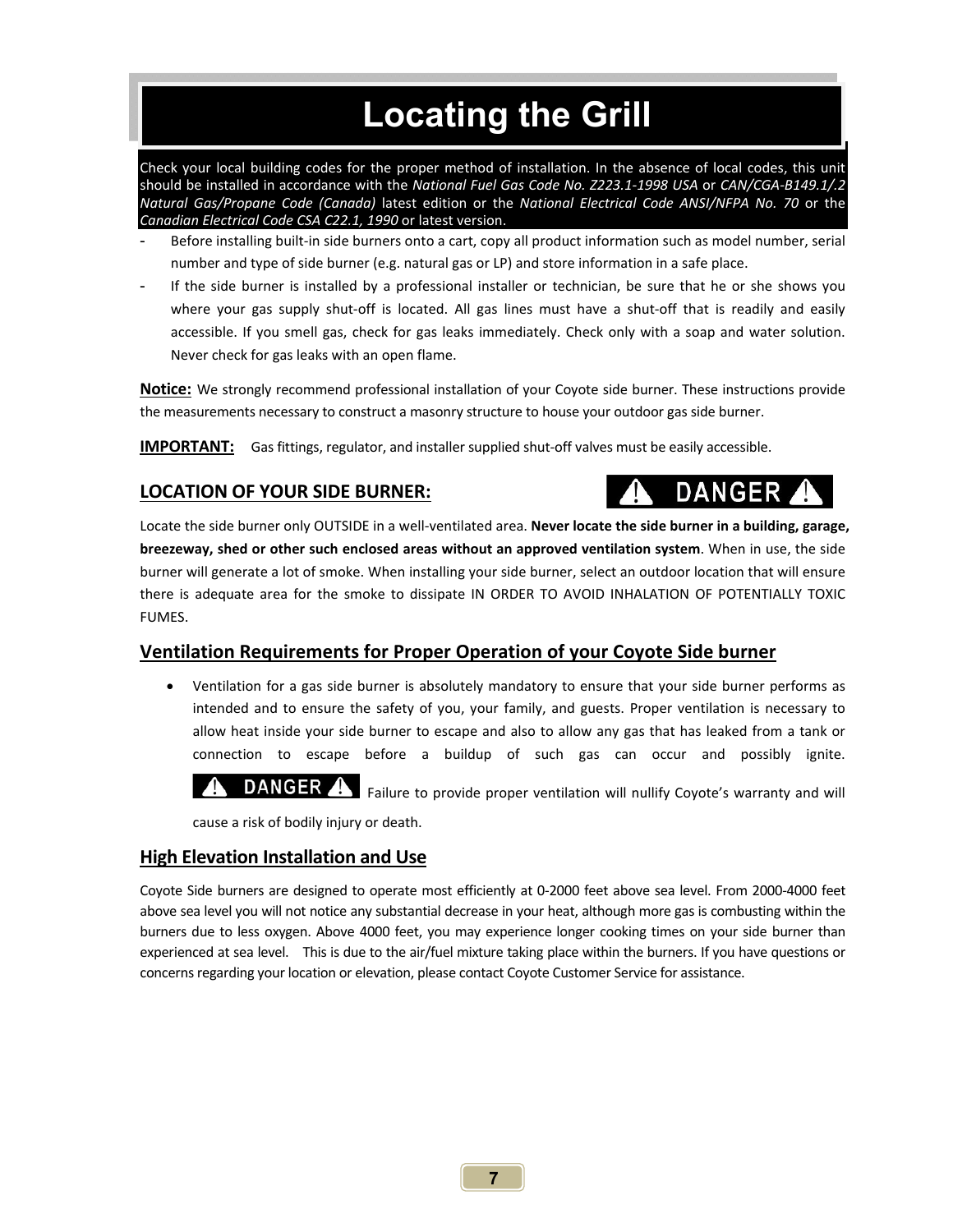# **Gas Requirements**

**NOTE: Coyote strongly recommends that a qualified service technician perform the initial installation and all conversions or modifications to the gas supply.** 



**Never attach an unregulated gas line to the appliance. Connection to an unregulated gas line can cause excessive heat or fire and the risk of property damage, bodily injury, or death.**

**IMPORTANT:** Before connecting side burner to gas source, make sure side burner control knobs are in the

"OFF" position.

- Verify the type of gas supply to be used, either natural or liquid propane, and make sure the marking on the appliance rating label agrees with that of the gas supply. Do not connect a Coyote liquid propane gas side burner to a natural gas supply, and do not connect a Coyote natural gas side burner to a liquid propane gas supply.
- All pipe sealants must be an approved type and resistant to the actions of LP gas. Never use pipe sealant on flare fittings.
- *The installation of this appliance must conform with local codes or, in the absence of local codes, with either National Fuel Gas Code, ANSI Z223.1/ NFPA 54, Natural Gas and Propane Installation Code, CSA B149.1, or Propane Storage and Handling Code, B149.2, or the Standard for Recreational Vehicles, ANSI A 119.2/ NFPA 1192M, and CSA Z240 RV Series, Recreational Vehicle Code, as applicable.*



**Gas valves are preset at the factory to operate on liquid propane or natural gas. If you wish to convert, be sure to contact your side burner dealer FIRST!** 

### **Liquid Propane Gas Supply**

Always check the rating plate to make sure gas supply to which you connect the side burner is the gas type for which the side burner is manufactured. A Coyote liquid propane (LP) gas side burner is designed to operate on propane gas ONLY, at a pressure regulated at 11" (279.4mm) water column (W.C.) when equipped with the correct propane orifices on the valves and a propane regulator on the supply line regulated at the residential meter. A Coyote liquid propane gas side burner comes with a propane regulator that is designed to be used with a standard 20 lb. gas cylinder and those cylinders must be constructed and marked in accordance with specifications of the US Department of Transportation for propane gas cylinders.

### **DANGER**

 Liquid propane (LP) gas is flammable and hazardous if handled improperly. Know its characteristics before using any propane products.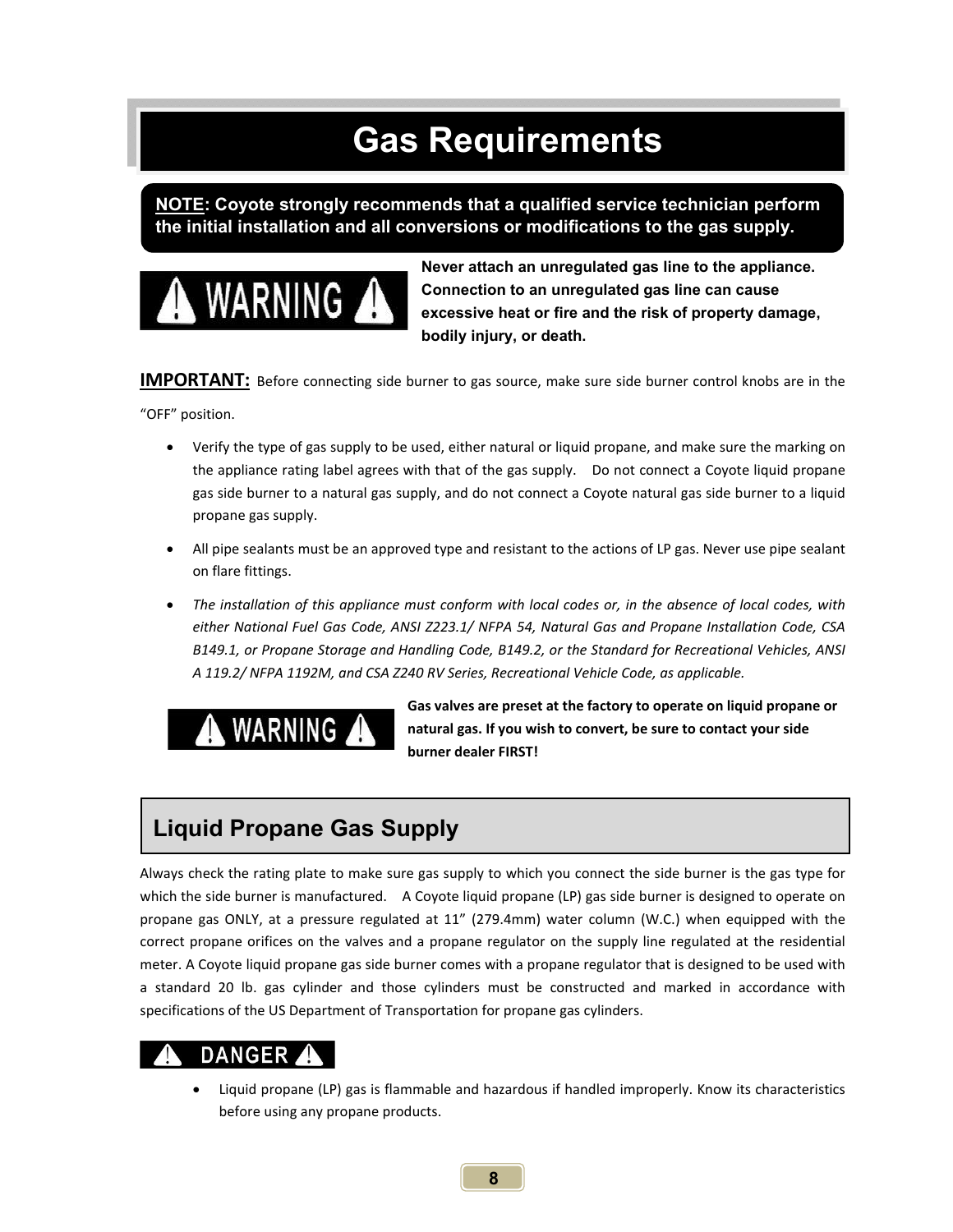- Propane characteristics include: flammable, explosive under pressure, heavier than air and settles in pools and low areas.
- In its natural state, propane has no odor. For your safety, an odorant typically is added. ALWAYS purchase or refill your propane tanks from a reputable propane gas supplier.
- Contact with propane can cause freeze burns to the skin.
- NEVER use a propane cylinder with a damaged body, valve, collar or footing.
- A dented or rusted propane cylinder may be hazardous.
- Always keep LP cylinder securely fastened in an upright position.
- Never connect an unregulated propane gas cylinder to the side burner.
- NEVER subject (expose) propane cylinders to excessive heat.

### **A** CAUTION A

Never store a LP gas cylinder inside a building or in the vicinity of any gas-burning appliance.

### Cylinder Specifications **A** CAUTION **A**

- Any L.P. gas supply cylinder used with this side burner must be approximately 12 inches diameter and 18 inches high. The maximum fuel capacity is 80% and is approximately 20 pounds of propane.
- The L.P. cylinder must have a shut-off valve (see picture) terminating in a Type 1 L.P.
- A Type 1 compatible cylinder with a Type 1 cylinder valve has a back‐check valve which does not permit gas flow, until a positive seal has been obtained. Shutoff
- The cylinder must be arranged for vapor withdrawal. It must also include a collar to protect the cylinder valve. A safety relief device having direct communication with the vapor space of cylinder must be provided. This will expel high pressure gas if the cylinder is overfilled or overheated which could result in fire or explosion.
- All L.P. gas cylinders used with this appliance shall be constructed and marked in accordance with the specifications for L.P. gas cylinders of the U. S. Department of Transportation (DOT) or the *National Standard of Canada, CAN/CSA‐B339*, Cylinders, Spheres and Tubes for Transportation of Dangerous Goods; and Commission, as applicable; and shall be provided with a listed overfilling prevention device.
- Read labels on the L.P. Gas Supply Cylinder.
- New cylinders are always shipped empty for safety.
- Allow only qualified L.P. gas dealers to fill or repair your L.P. gas supply cylinder.
- Inform the gas dealer if it is a new or used cylinder to be filled.
- After filling, have the gas dealer check for leaks and to see that the relief valve remains effective and in good repair.

#### **Hose and Regulator (Comes standard with the side burner)**

The Type 1 connection system has the following features:

The system will not allow gas to flow until a positive connection has been made.

#### **A** CAUTION A

**The cylinder control valve must be** 

**turned off before any connection is made or removed.**



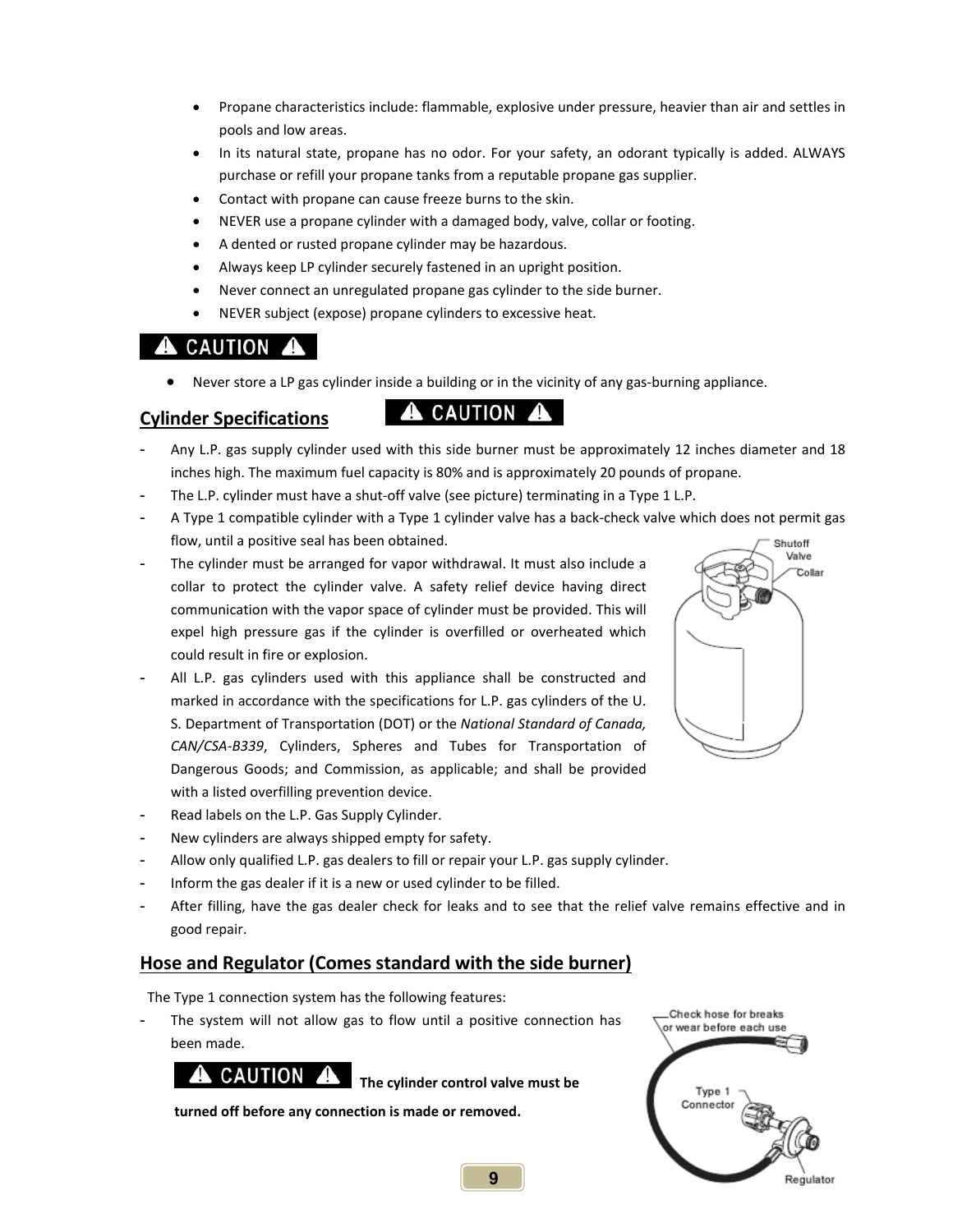- The system has a thermal element that will shut off the flow of gas in the event of a fire.
- The system has a flow limiting device which, when activated, will limit the flow of gas to 10 cubic feet per hour.
- **NEVER** use side burner without leak testing this connection.

#### **LP (Propane) Gas Supply Connection**

- 1. The tank valve should be in the "OFF" position. If not, turn the knob clockwise until it stops.
- 2. Make sure all burner valves are in the "OFF" position.
- 3. Always connect the gas supply regulator as follows:

Insert the regulator inlet into the tank valve and turn the coupling nut clockwise until the coupler tightens up (see picture). Do not over‐tighten the coupler. Turn the main tank valve on, and turn the burner control valves on the unit to the "HIGH" position for about 20 seconds to allow the air in the system to purge before attempting to light the burners.



#### **Pre‐Operation Leak Testing**

### **DANGER**

- 1. Do not insert any tool into the valve outlet or safety relief valve. You may damage the valve and cause a leak. Leaking propane may result in explosion, fire, severe personal injury, or death.
- 2. If a leak is detected at any time, or you cannot stop a gas leak, immediately close the tank's shut‐off valve (gas supply from LP tank to the Side burner) and call LP gas supplier or your fire department!
- 3. Check all gas supply fittings before each use and each time the gas supply cylinder is connected to the regulator. Have a qualified service technician leak test the side burner any time a part of the gas system is replaced.

#### **A** WARNING **A**

Never attempt to attach this side burner to the self‐contained LP gas system. Do not use the side burner until leak testing has been completed.

#### **Leak Testing Valves, Hose and Regulator**

- 1. NEVER smoke while leak testing.
- 2. Extinguish all open flames. Never leak test with an open flame.
- 3. Mix a solution of equal parts mild detergent or liquid soap and water.
- 4. Turn all side burner control knobs to OFF.
- 5. Ensure that the connections from the regulator to the side burner and tank are tight and secure (see picture).
- 6. Completely open LP tank valve by turning cylinder

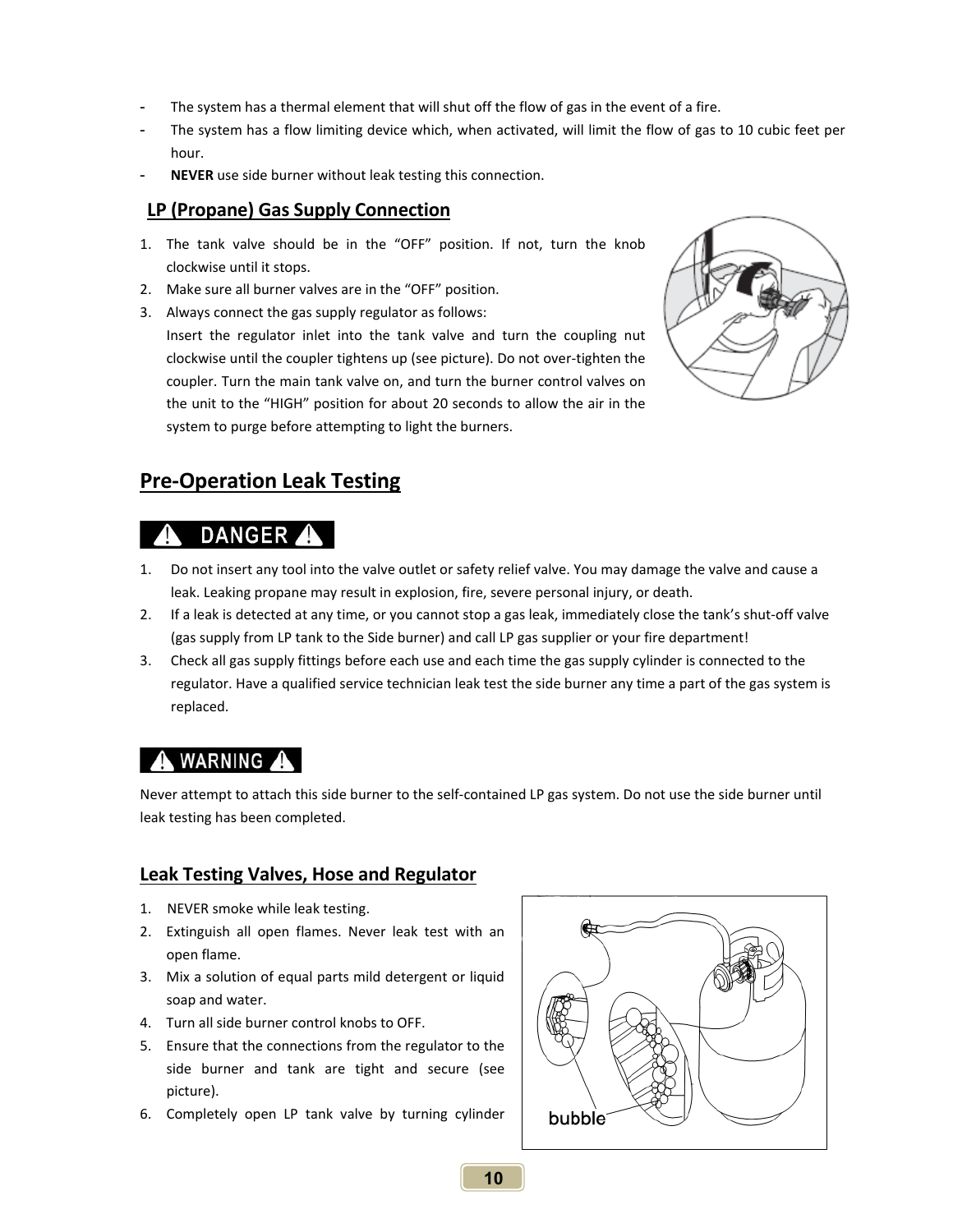valve knob counterclockwise (right to left). If you hear a rushing sound, turn gas off immediately. There is a major leak at the connection. Correct before proceeding by calling the Coyote Customer Service line at 855‐520‐1559.

- 7. If no rushing sound, brush soapy solution onto areas where bubbles are shown in LP tank (see picture).
- 8. If "growing" bubbles appear, there is a leak. Close LP tank valve immediately and retighten connections. If leaks cannot be stopped, do not try to repair the regulator, or tank valve, by yourself and contact the Coyote Customer Service line at 855‐520‐1559.
- 9. Always close LP tank valve after performing leak test by turning cylinder valve knob clockwise.

### A WARNING A

**NOTE:** When leak testing this appliance, make sure to test and tighten all loose connections. A slight leak in the system can result in a low flame, or a hazardous condition that could result in a fire or explosion.

#### **LP Gas Supply Cylinder Disconnection**

In order to disconnect the LP tank from the side burner:

- 1. Turn the burner valves off.
- 2. Turn the tank valve off. (Turn shut-off clockwise to stop).
- 3. Detach the regulator assembly from the tank valve by turning the quick coupling nut counterclockwise.

#### **LP Tank Removal, Transport and Storage**

Turn OFF all control knobs and LP tank valve. Turn coupling nut counterclockwise by hand only - do not use tools to disconnect. Install safety cap onto LP tank valve. Always use cap and strap supplied with valve.

A WARNING A **Failure to use safety cap as directed may result in serious personal injury** 

#### **and/or property damage.**

A disconnected LP tank in storage or being transported must have a **safety cap** installed (as shown).

Never leave a LP tank inside a motor vehicle. (Heating of the vehicle could cause an increase in the gas pressure which may open the release vale allowing gas to escape resulting a serious risk of fire or explosion.)

- Do not store an LP tank in enclosed spaces such as a carport, garage, porch, covered patio or other building.
- Do not store LP tank in an area where children play.

#### **LP Tank Filling**

- Use only licensed and experienced LP dealers.
- LP dealer must purge tank before filling.
- Dealer should NEVER fill LP tank more than 80% of LP tank volume. Volume of propane in tank will vary by temperature.
- A frosty regulator indicates gas overfill. If frosty, immediately close LP tank valve and call local LP gas dealer for assistance.
- Do not release liquid propane (LP) gas into the atmosphere. This is a hazardous practice.
- To remove gas from LP tank, contact an LP dealer or call a local fire department for assistance.

#### **LP Tank Exchange**

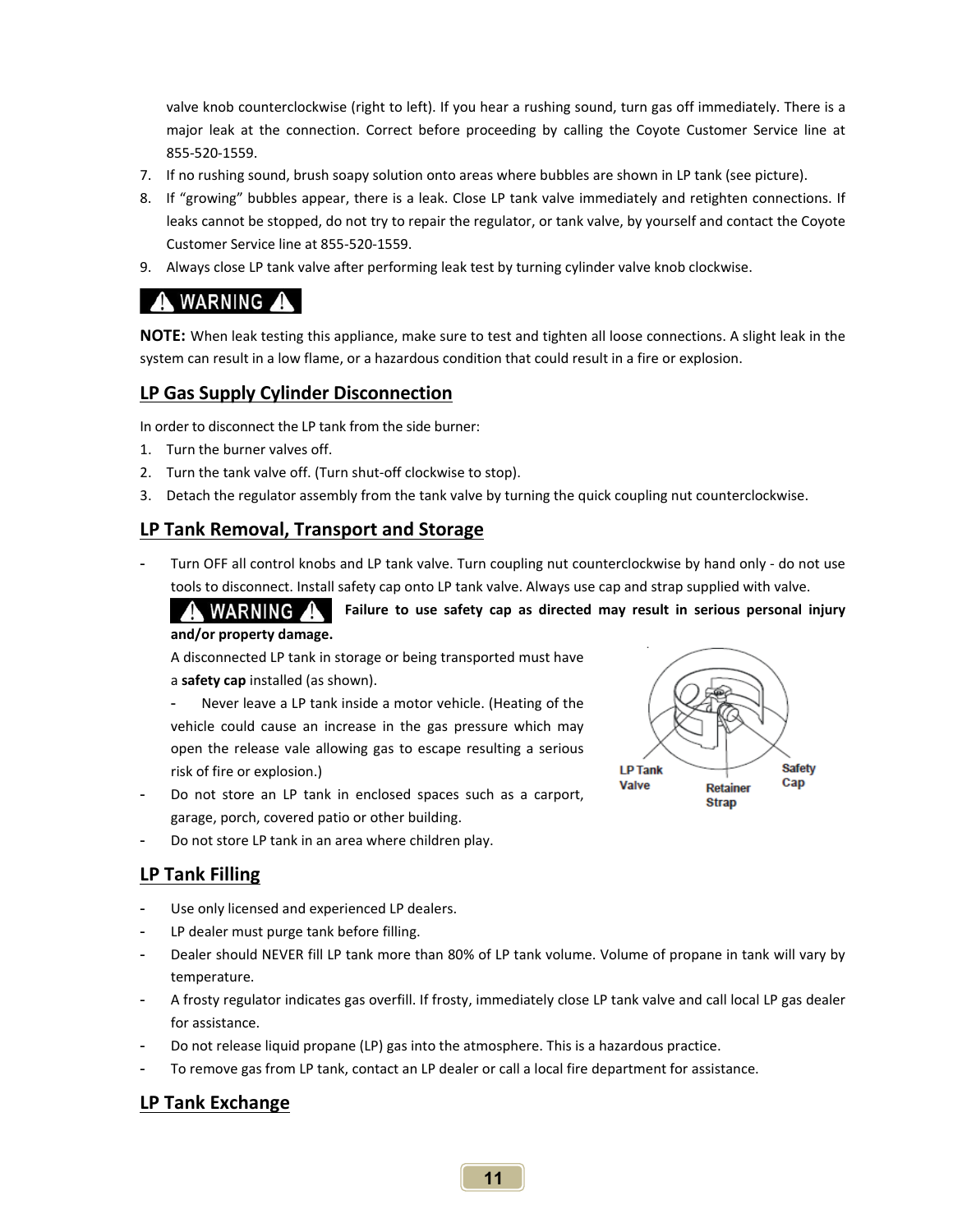- Exchange your Type 1 cylinder for OPD safety feature-equipped replacement tank ONLY.
- Always keep new and exchanged LP tanks in upright position during use, transit or storage. Leak test new and exchanged LP tanks BEFORE connecting to side burner.

#### **Large Capacity Propane Tanks and Homes:**

- If your entire house is plumbed for propane gas use, and you have an exterior connection for such use, then a standard LP side burner from Coyote can be connected to such outdoor propane connection, but you must be aware of the following:
	- o Coyote does not supply any gas fittings or lines, other than the regulator needed within the side burner box
	- o All Coyote LP Side burners come with a 20lb tank regulator. This regulator cannot be used or modified to work on any other setup.
		- **WARNING**  $\triangle$  If you are running off of a large capacity tank (more than 20lbs), then an "in-line" LP regulator is needed, which can be purchased from any
			- Coyote authorized dealer, or plumbing supply company. However, it is the responsibility of the owner/installer to verify that the correct regulator is purchased for the intended application and that it is installed properly.
	- o As codes vary from state to state, it is the responsibility of the owner/installer to ensure that all county, state and federal codes are followed for any gas installation.

### **Natural Gas Supply**

Always check the rating plate to make sure the gas supply to which you connect the side burner is the gas type the side burner is manufactured for.

#### **CAUTION** A Coyote natural gas (NG) side burner is designed to operate on natural gas ONLY,

at a pressure regulated at 4" (101.6mm) water column (W.C.) when equipped with the correct natural gas orifices on the valves and a natural gas regulator on the supply line regulated at the residential meter.

#### CAUTION A

Never connect the side burner to an unregulated gas supply.

NATURAL GAS CONNECTIONS MUST BE PERFORMED BY A LICENSED CONTRACTOR OR LOCAL GAS COMPANY REPRESENTATIVE.

#### **Natural Gas Regulator**

**WARNING A** NEVER use side burner without leak testing this connection.

Natural gas regulator model: GR120

Gas pressure: 4" (101.6mm) Maximum rate working pressure: 1/2 Psig

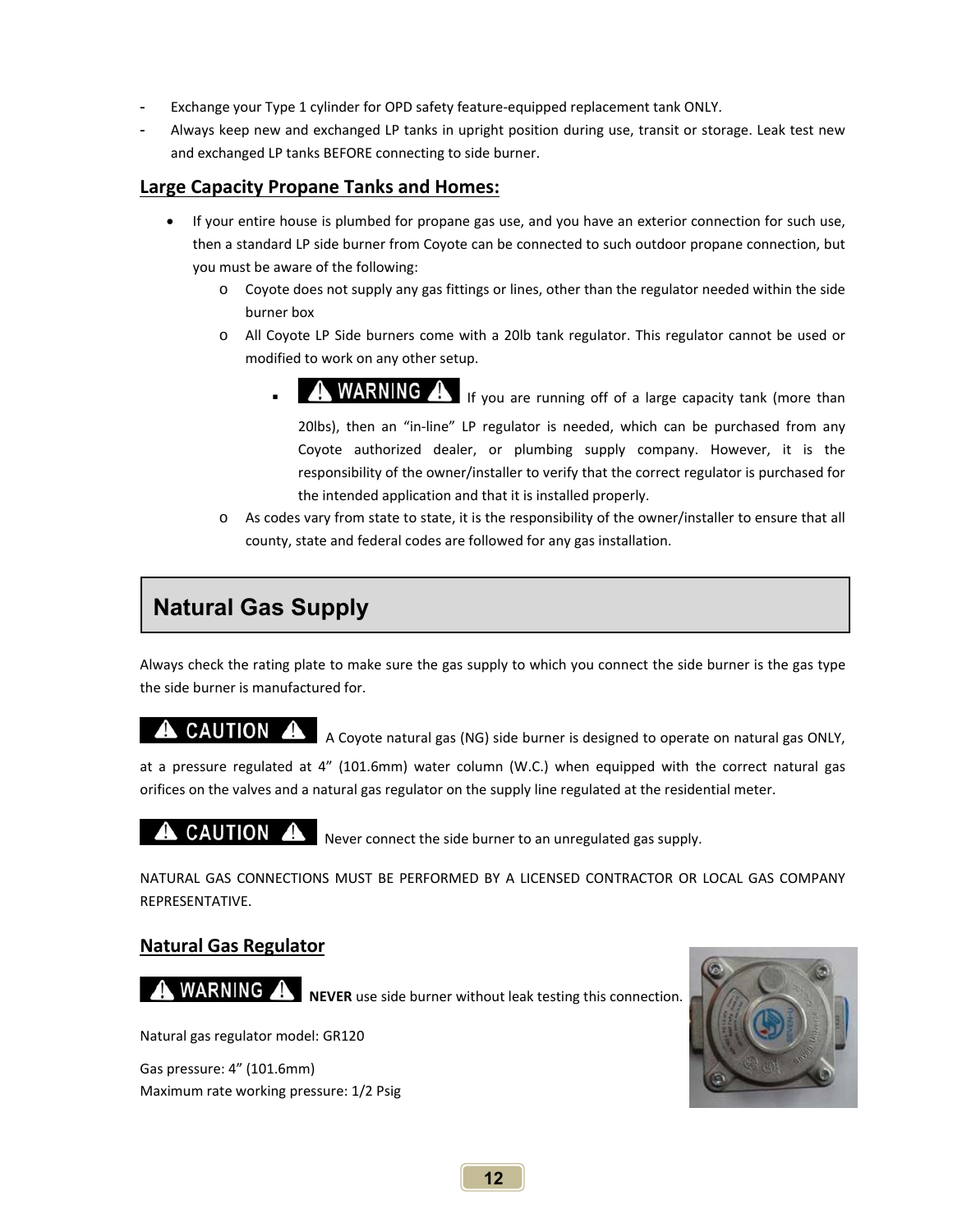#### **Leak Testing Valves, Hose and Regulator**

- 1. NEVER smoke while leak testing.
- 2. Extinguish all open flames. Never leak test with an open flame.
- 3. Mix a solution of equal parts mild detergent or liquid soap and water.
- 4. Turn all side burner control knobs to OFF.
- 5. Ensure that the connections from the regulator to the side burner and tank are tight and secure.
- 6. Completely open the shut‐off valve. If you hear a rushing sound, turn gas off immediately. There is a major leak at the connection. Correct before proceeding by calling the Coyote Customer Service line at 855‐520‐1559.
- 7. If no rushing sound, brush soapy solution onto all connection points.
- 8. If "growing" bubbles appear, there is a leak. Close the shut-off valve immediately and retighten connections. If leaks cannot be stopped, do not try to repair the regulator, or shut-off valve, by yourself and contact the Coyote Customer Service line at 855‐520‐1559.

**NOTE:** When leak testing this appliance, make sure to test and tighten all loose connections. A slight leak in the system can result in a low flame, or a hazardous condition that could result in a fire or explosion.

#### **Natural Gas Supply and Connection**

- 1. Make sure all burner valves are in the "OFF" position
- 2. All NG units need to have a regulator and shut-off valve on the supply line.
- 3. All Pipe threads need to have proper, gas‐rated, outdoor‐rated thread sealant. Flare ends do not need or utilize pipe sealant.
- 4. Your NG Coyote side burner comes with a ½" regulator
	- a) Installer needs to seal the regulator to the hose using pipe sealant.
	- b) Then attach the flare end to manifold line, with no pipe sealant.
	- c) Next, attach connection hose (not included) to the other side of the NG regulator (it is also  $\frac{1}{2}$ " MIP)
		- i. We suggest using ½" stainless steel corrugated hoses for all NG Side burners
		- ii. Make sure that you purchase a hose of adequate length and capacity for the intended application.
	- d) Connect the other end of this hose to shut‐off valve
		- i. Depending on your choice of hose and shut‐off, the nipple going into the shut‐off valve may vary.
	- e) Test all connections for leaks with a soap and water solution.

Coyote is not responsible for the selection or performance of the contractor or installer who performs the connection of the natural gas supply to the side burner.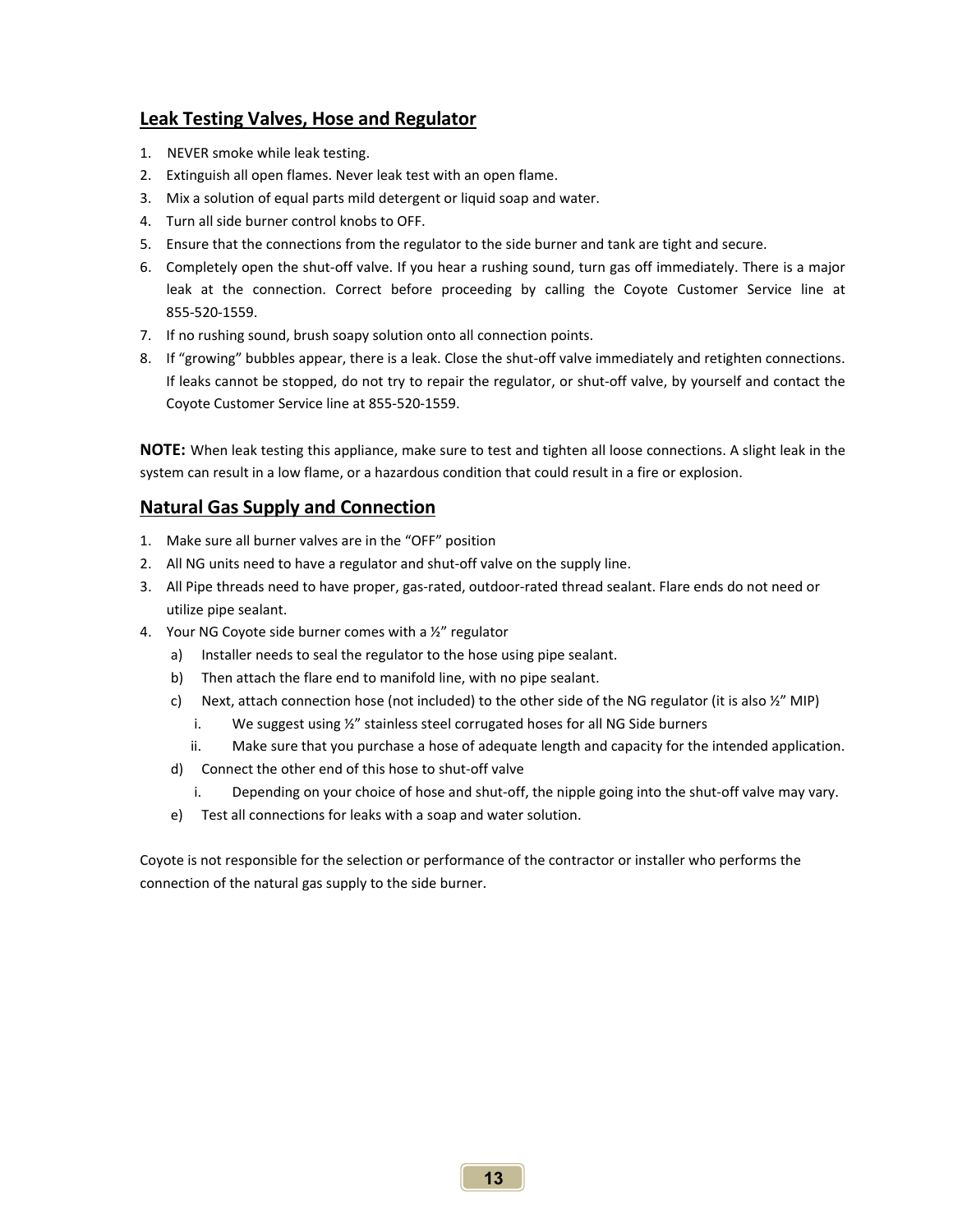# **Operating the Side Burner**

# DANGER A

 Failure to open the lid prior to igniting the barbecue's burners, or not waiting 5 minutes to allow the gas to clear if the barbecue does not light, may result in an explosive flame‐up which can cause serious bodily injury or death.

## **WARNING**

- NEVER use the grill if gas odor is present.
- NEVER stand with head, body, or arms over the grill when lighting.
- ALWAYS inspect the hose before using the grill. If there is excessive abrasion or wear, or if the hose is cut, it must be replaced prior to the outdoor cooking gas appliance being put into operation. The replacement hose assembly shall be that specified by the manufacturer.
- ALWAYS ensure the area around the barbecue is clear of flammable substances such as gasoline, yard debris, wood, etc.
- ALWAYS ensure there is no blockage of the airflow through the vent space located below the face of the unit.

#### **GENERAL RULES**

# **NEVER leave the side burner unattended while cooking!**

- Make sure the side burner has been leak-tested and is properly located, with necessary ventilation and clearances.
- Check that the end of each burner tube is properly located over each valve orifice.
- Light the side burner burners using the instructions provided in this manual.
- Adjust heat settings to your desired cooking temperature.
- Allow side burner to cool down, wipe off any splatters or grease and clean the drip tray.
- NEVER put a cover on the side burner while it is still hot as it could start a fire.

# DANGER A

**Keep any electrical supply cords and the fuel supply hose away from any heated surfaces.**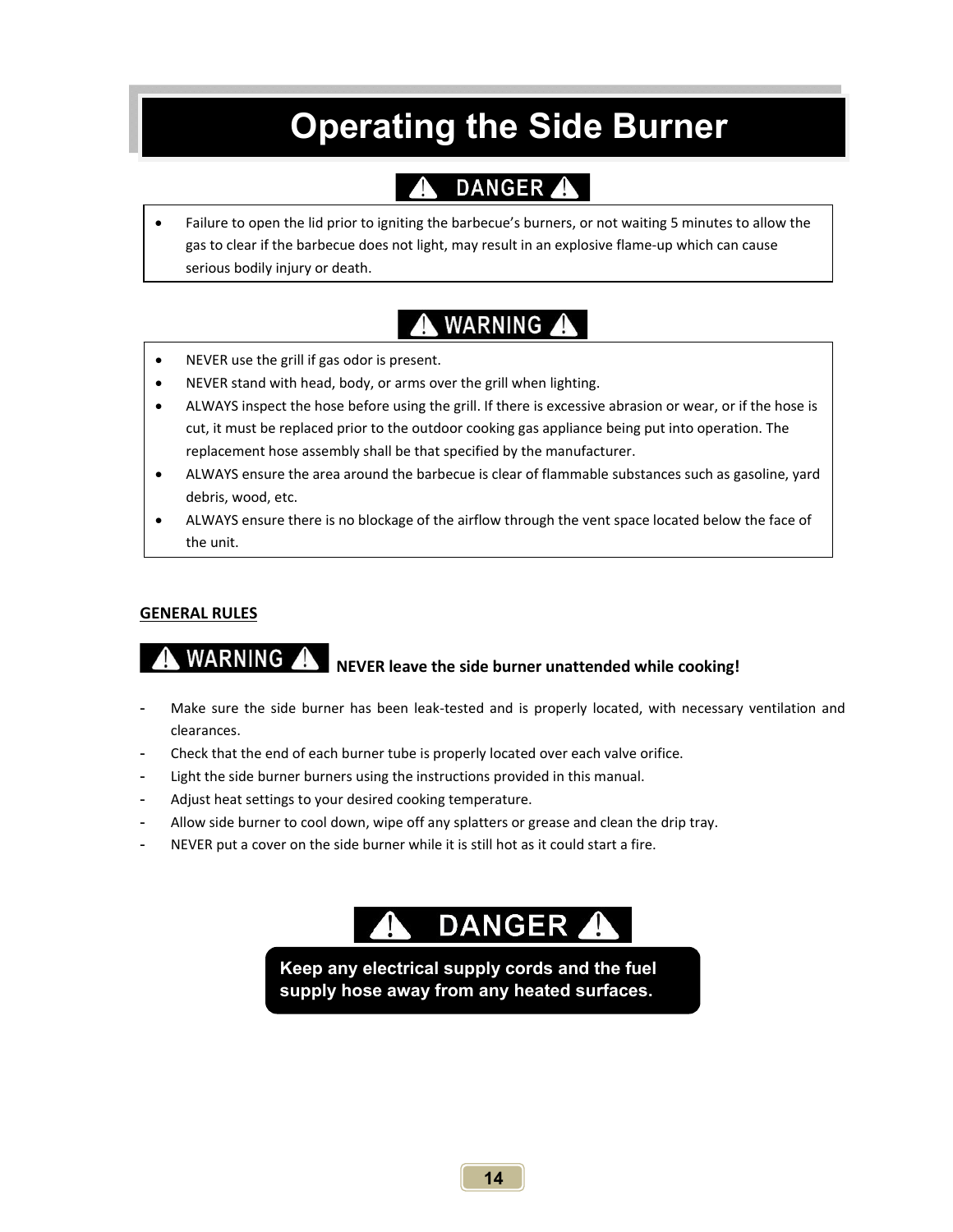# **Lighting Instructions for your Side Burner**





#### **Using the Side Burners Built‐In Ignition System:**

- 1. Open the canopy.
- 2. Keep your body, arms and face as far away from the burners and cooking surface as possible.
- 3. Select the burner that you want to ignite. Depress and rotate the knob corresponding to that burner counter‐clockwise to the "High" position.
	- a. As you are nearing the "High" position, you will notice the valve getting tougher to turn. This is the spring inside the valve building up energy to create the spark. Once you hear a click, the igniter has fired the spark for that burner.
	- b. Do not turn the knob too fast, as you need the gas to travel into your manifold, then to your valve and finally into the burner where it will meet the spark from the igniter (at the front of the burner). Conversely, if you turn the knob too slowly, you can cause a build‐up of gas in the side burner and create a large flash when it ignites.
- 4. If the burner does not ignite on the first attempt, try again immediately but be very aware of any gas building up inside the side burner.
	- a. **IMUARNING A** If the side burner does light after three consecutive attempts, turn the knob to the "Off" position, keep the canopy open, and allow the side burner to clear of any built up gas for at least 5 minutes before starting the process again.
- 5. If at this point the side burner will still not ignite, contact Coyote Customer Service for further assistance to troubleshoot your side burner.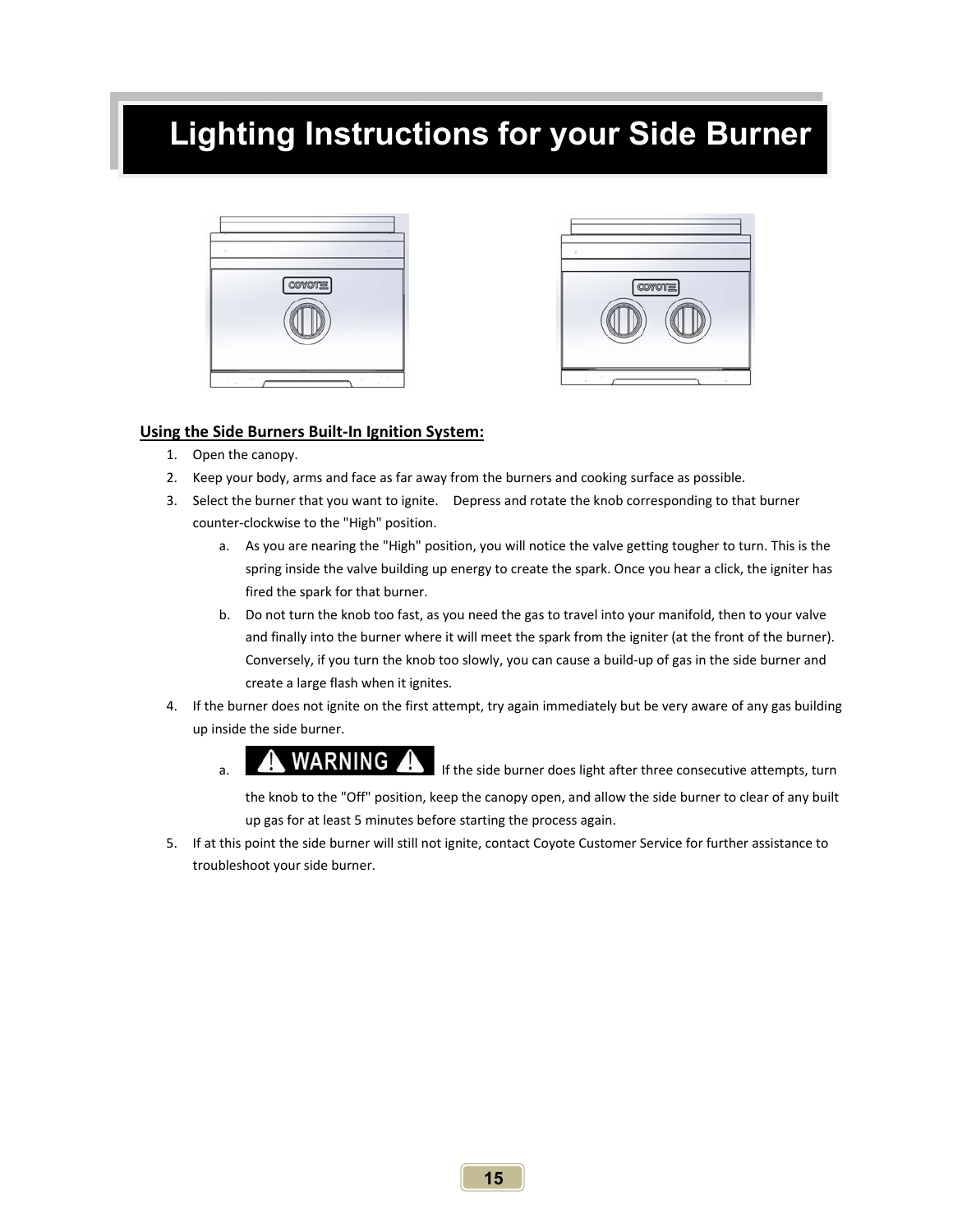# **Using Your Burners and Grilling Safely**

Your side burner is designed to reach a temperature that you set by adjusting a valve that in turn adjusts the amount of gas that goes through each burner. This valve is located behind your knob and is the key to your heat and fuel consumption.

Furthermore, the way to ignite the burners is through the valves, so please understand the importance of the valves/knobs and the position/care taken with respect to them.

### **WARNING A**

 Example: If you forget to turn a knob off and the burner is not lit, then you will have a gas leak out of that valve. You must be aware of your side burner's status and be responsible!

When you first ignite your side burner, burn the side burner to get rid of any odors or trace debris that may be left over from manufacturing and transit. This is done by operating your side burner at the "HIGH" setting with the hood closed for no more than 5 minutes. After you have "burned off" the side burner, you are ready for cooking!

#### **Preparing Food for the Side Burner**

### WARNING

Always observe safe food‐handling and safe food‐preparation practices when using

this Side burner, to prevent food‐borne illnesses.

- Always cook foods adequately. Undercooked foods can retain bacteria, especially if thawed or exposed to warm conditions prior to cooking.
- Always use separate plates and utensils for the handling of raw food. Never place raw food and cooked food on the same plate, and never place cooked food on a plate that was used for handling raw food.
- Always carefully wash all plates and utensils used to handle raw food before using them to handle cooked food.
- Always wash all vegetables, seafood and poultry before cooking.
- Always leave uncooked foods in the refrigerator until you are ready to start cooking.
- Always marinate meat in the refrigerator. Dispose of the excess marinade, and never reuse it.

#### **Side burnering Tips:**

- If you pre-cook meat or poultry, do so immediately before side burnering.
- Refrigerate leftovers within 2 hours of taking food off the side burner.
- Never let the tray boil dry, as that could be hazardous. Grease from fatty foods that have collected in the tray could ignite and possibly cause bodily injury or property damage.
- Use a meat thermometer to be sure food has reached a safe internal temperature.
- Always trim excess fat from your foods to reduce the occurrence of flare-ups during cooking.
- Apply a light coating of cooking oil to the cooking grids before side burnering, to prevent foods from sticking.
- Cook similar portion sizes together, so that they all cook evenly.
- Use tongs to turn foods on the side burner.
- Never pierce foods while they are cooking on the Side burner, as this will dry them out.
- Turn foods infrequently. Some chefs say that a good steak should never be turned more than once.
- Apply sugar‐based sauces such as commercial barbecue sauces only during the latter stages of cooking, to prevent charring.
- Soak the string you use to tie up roasts and poultry on the rotisserie spit to protect it from burning.
- Use a disposable aluminum tray filled with water, fruit juice, wine or a marinade to add extra flavor and moisture to slow‐cooked foods like roasts, whole chickens, turkeys or ducks.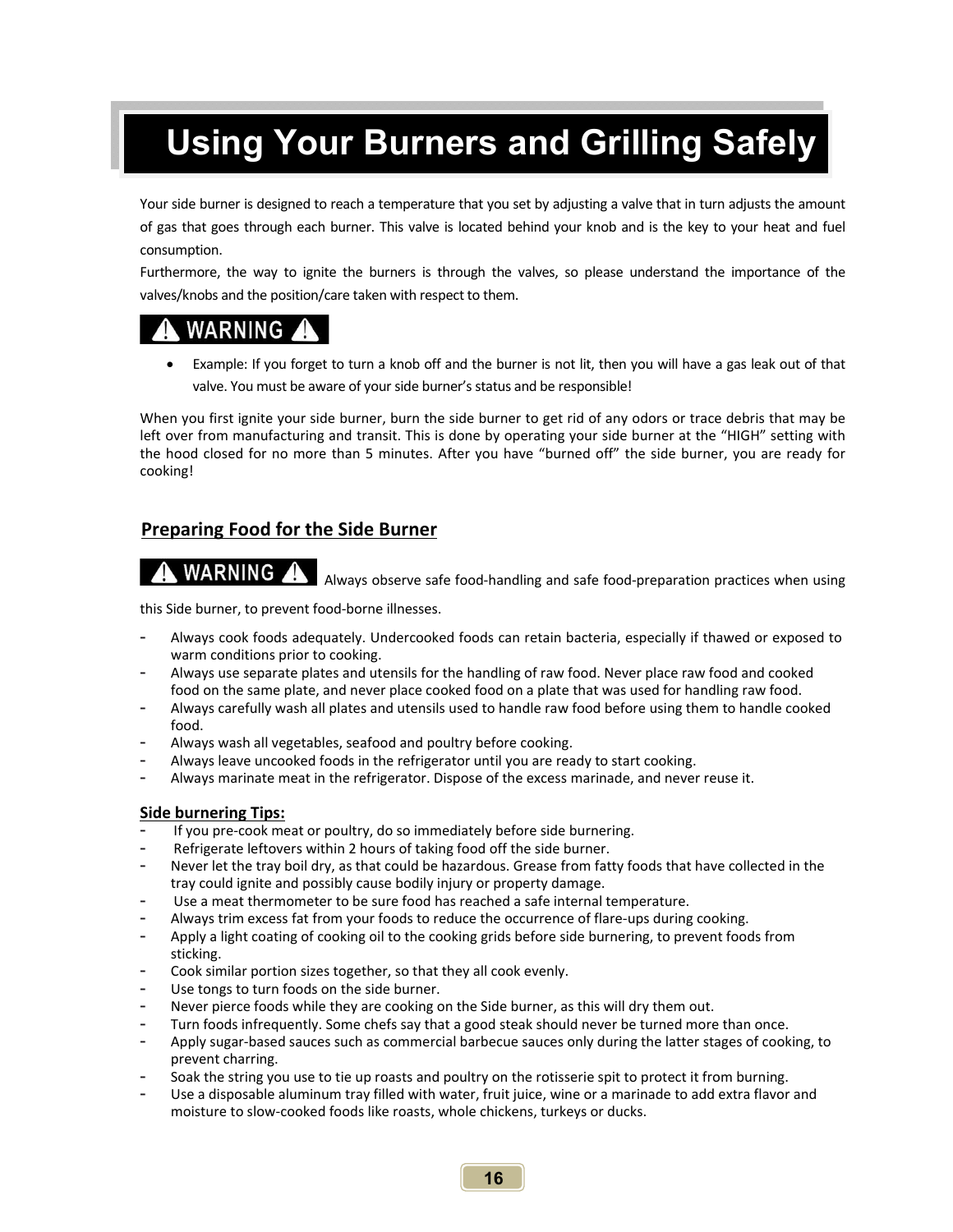#### **Controlling Flare‐ups**

WARNING Flare‐ups are a part of cooking meats on a gas side burner. This adds to the unique flavor of cooking on a gas side burner. Excessive flare-ups resulting from the build-up of grease in the bottom of the side burner can over-cook the food and cause a dangerous situation for you and your side burner. If this should occur, DO NOT pour water onto the flames, which can cause the grease to splatter and could result in serious burns or bodily harm. If grease fire occurs, close the hood and turn off the main burners until the grease burns out. Use caution when opening the hood as sudden flare‐ups may occur.

#### **To Minimize Flare‐ups:**

- Trim excess fat from meats prior to cooking.
- Cook meats with high fat contents (chicken or pork) on Low settings or indirectly.
- Ensure that your side burner is on level ground and the grease is allowed to evacuate the side burner through the drain hole.

# **Care & Maintenance**

#### CAUTION A ₳

All cleaning and maintenance should be done only when grill is cool & with the fuel supply turned off at the cylinder or source.

#### **DRIP TRAY**

The drip tray located below the side burner should be cleaned periodically to prevent buildup of debris.

#### **NOTE: Allow the drip tray to cool before attempting to clean.**

**IMPORTANT:** Do not leave the side burner outside during inclement weather unless it is covered (cover sold separately). Rain water can collect inside the side burner, the side burner cart or the drip tray if left uncovered. If the drip tray is not cleaned after use and the side burner is left uncovered, the drip tray will fill with water causing grease and water to spill into the side burner cart. We recommend cleaning and storing the drip tray after every use.

#### **COOKING GRATES**

The cooking grates can be cleaned immediately after cooking is completed and after turning off the side burner. But, exercise extreme caution because the grates will be very hot if you clean them immediately after cooking. Wear a barbecue mitt and scrub the cooking grates with a damp cloth. If the side burner is allowed to cool down, cleaning the grates will be easier if removed from the side burner and cleaned with a mild detergent.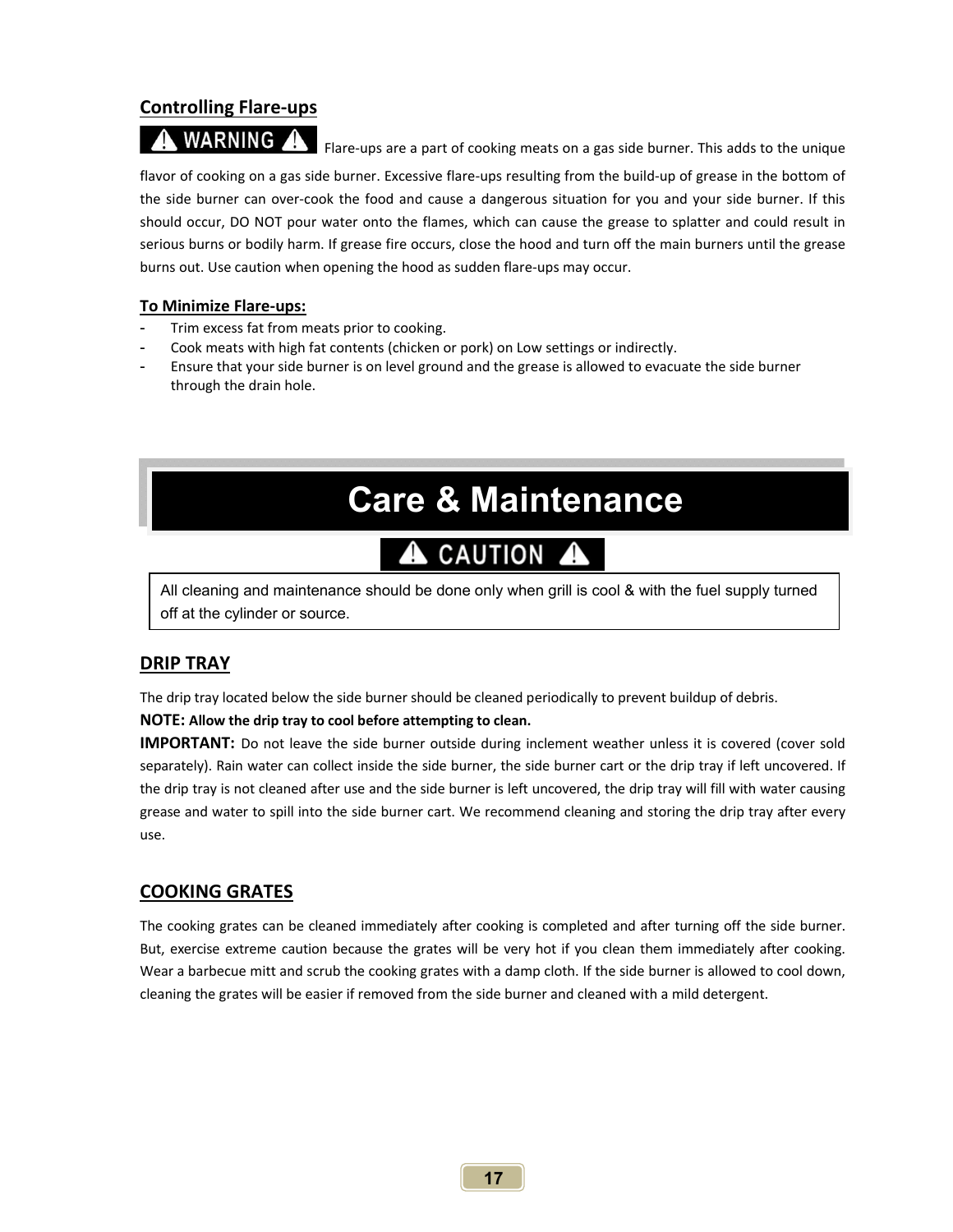#### **BURNERS**

**IMPORTANT:** Gas control knobs should be in the "OFF" position and fuel line/source should be disconnected. To reduce the chance of FLASHBACK, the procedure below should be followed at least once a month or when your side burner has not been used for an extended period of time.

#### **Burners:**

- 1. Remove burners from side burner body by carefully lifting each burner up and away from gas valve orifice. Wire brush entire outer surface of burner to remove food debris and dirt. Clean any clogged ports with a stiff wire such as an open paper clip.
- 2. Inspect the burner for damage (cracks or holes) and if such damage is found, order and install a new burner.
- 3. After installation, check to insure that gas valve orifices are correctly placed inside the proper position, also check position of spark electrode.

#### **Stainless Steel Care and Maintenance**

It is a common misconception that stainless steel will maintain its original factory shine with little help from the consumer. Unfortunately, this is not true. Stainless steel will not stain, discolor, corrode or rust as fast as other types of steel, but it is not fully stain or weather proof. If it is not properly maintained, all grades of stainless steel can face surface discoloration, corrosion and eventually rust. Any stainless steel that is exposed to the environment will require attention and care throughout its life to ensure that it keeps its shine and structural integrity.

#### **Cleaning the Stainless Steel and Polishing**

- 1. Allow side burner to cool before cleaning/polishing stainless steel. Do not clean or polish your side burner's stainless steel when the gill is in operation or still hot.
- **2.** To clean the stainless steel, wash off all dirt and debris from the steel with warm water. If you have tough spots to clean, then a third‐party degreaser product can be used.
- 3. Next, rinse and dry the steel thoroughly with a clean towel. Do not allow the steel to air dry as the standing water can cause surface discoloration.
- 4. The last step is to protect to the unit with a good third-party polish. There are several third-party polishes on the market that will help keep your side burner protected from the elements for a longer period of time. Most of these polishes are toxic, so only use these on the exterior of the side burner. Follow instructions provided on any third‐party polish products.
	- a. Apply the polish to a clean paper towel and wipe with the direction of the grain in the stainless steel.
	- b. There should be no excess liquid on the surface but it is acceptable for it to be a little oily, as that will dissipate.
- 5. If your side burner has developed surface discoloration or surface rust, clean the unit as stated above and use a good third-party polish to remove or reduce the spots. Follow instructions provided on any third-party polish products. Coyote does not insure or guarantee the performance of or results from such products.

#### **Environmental Factors that can affect your Side burner**

There are several typical causes for surface discoloration and corrosion on your stainless steel outdoor equipment:

1) Mortar (which contains lime) from the island assembly process has rested on the unit for a prolonged period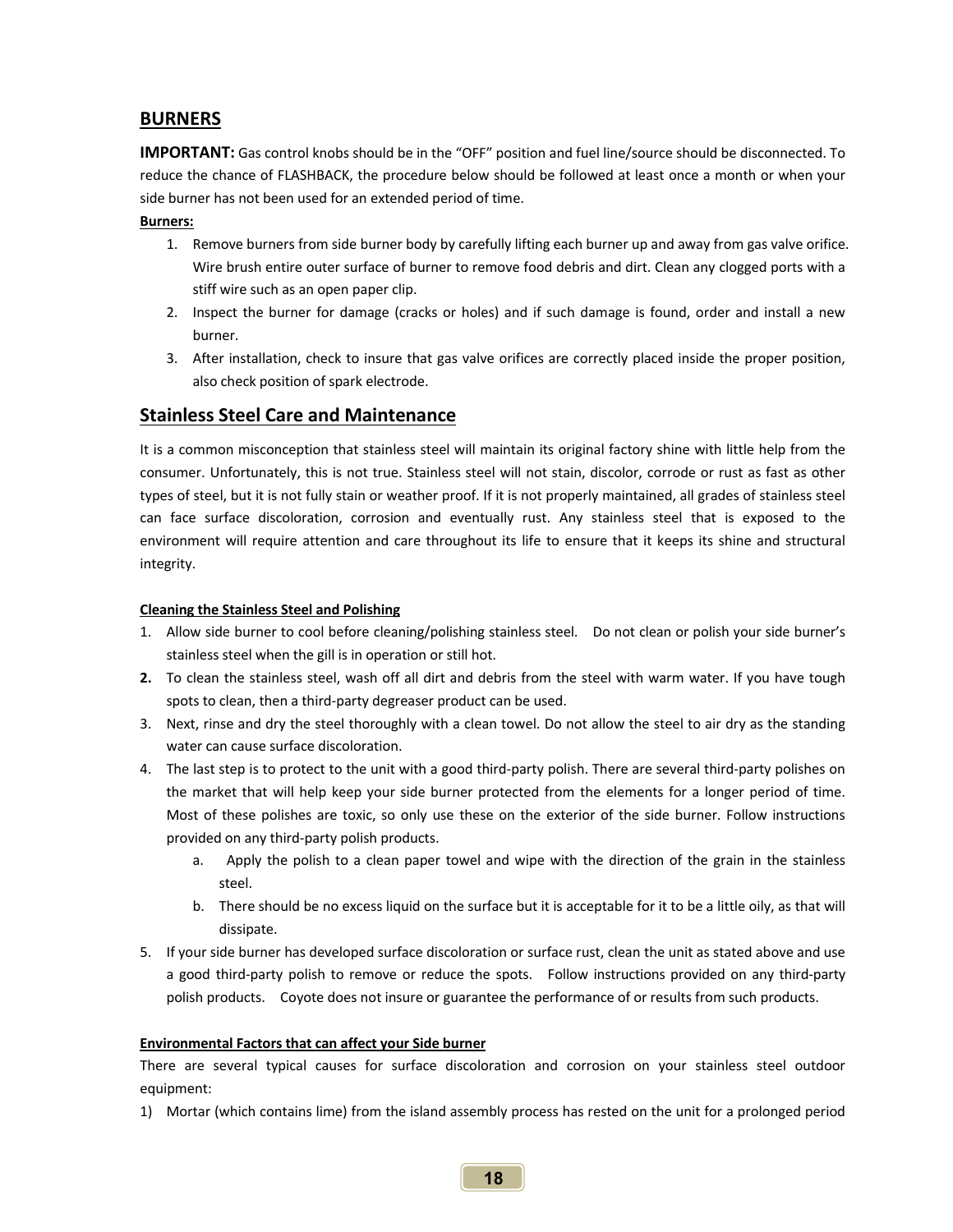of time and the unit was not cleaned quickly.

- 2) Pool chemicals were splashed onto the side burner (chlorine and acid will cause problems quickly) and the unit was not cleaned off promptly.
- 3) Hard water from sprinklers (chlorine in the water) was allowed to sit on the unit.
- 4) Salt from the ocean air/water was allowed to rest upon the side burner for a prolonged period of time before being cleaned (beach owners must be diligent in maintaining their outdoor stainless equipment).
- 5) Dust, or rust, from other metals found its way onto the side burner and was left on for an extended period of time.
- 6) Organic matters (such as certain types of food) might have gotten onto the surface of the side burner and it was then covered. With high humidity and low oxygen, corrosion will start to take place.
- 7) Sprays and cleaning solutions containing alkaline, lime, acid, salt, etc. might have been left on the side burner surface un‐dried.
- 8) Failure to clean or polish your side burner in accordance with the instructions above

#### **Ways to Avoid Rust on your Side burner:**

- 1) Purchase a Coyote Side burner cover for your unit. This will ensure that your cover is a correct fit and breathable, while providing the protection needed to keep contaminants off of the surface.
- 2) When installing the unit, make sure to keep the unit covered when any masonry work is being performed. If any mortar or dust does come into contact with the stainless, make sure to wipe it off as soon as possible and use a stainless steel polish immediately afterward.
- 3) Position your side burner away from areas that can receive water splash from a pool or hot tub.
- 4) Do not store pool chemicals in your island or island cabinets.

#### **How to Remove Scratches from your Stainless Steel:**

If your situation is a little more serious and you have obtained scratches in your equipment, then you will need to purchase a third-party stainless steel scratch kit. These kits are popular in retail stores but can be easier to obtain online. With these kits, you will not polish the unit until you are done re-scratching the entire product you are working on. With a scratch kit, the goal is to literally re-scratch the entire surface, so that the original grains are replaced by your new scratched-in grains. With this practice, you must be willing to treat the entire surface or you will notice a start and stop point. Also, be careful to pay attention to your rolled or finished edges as these scratch kits will ruin this finish. After you have used the kit, you will want to follow it up with a good stainless polish (as mentioned prior) and then a dry towel for a final wipe down. Follow all directions on any third-party stainless steel scratch kits. Coyote does not insure or guarantee the performance of or results from such products.

#### **ANNUAL CLEANING OF BURNER HOUSING**

Burn‐off the barbeque after every cookout will keep it ready for instant use, however, once a year you should give the entire side burner a thorough cleaning to keep it in top operating condition.

- 1. Shut off gas supply at source and disconnects fuel line. Protect fuel line fitting.
- 2. Remove and clean the cooking grids and burners.
- 3. Cover the gas valve orifices with a piece of aluminum foil.
- 4. Brush the inside and bottom of the side burner with a stiff wire brush, and wash down with a mild soap and warm water solution. Wash thoroughly and let dry.
- 5. Remove aluminum foil from orifices and check orifices for obstruction.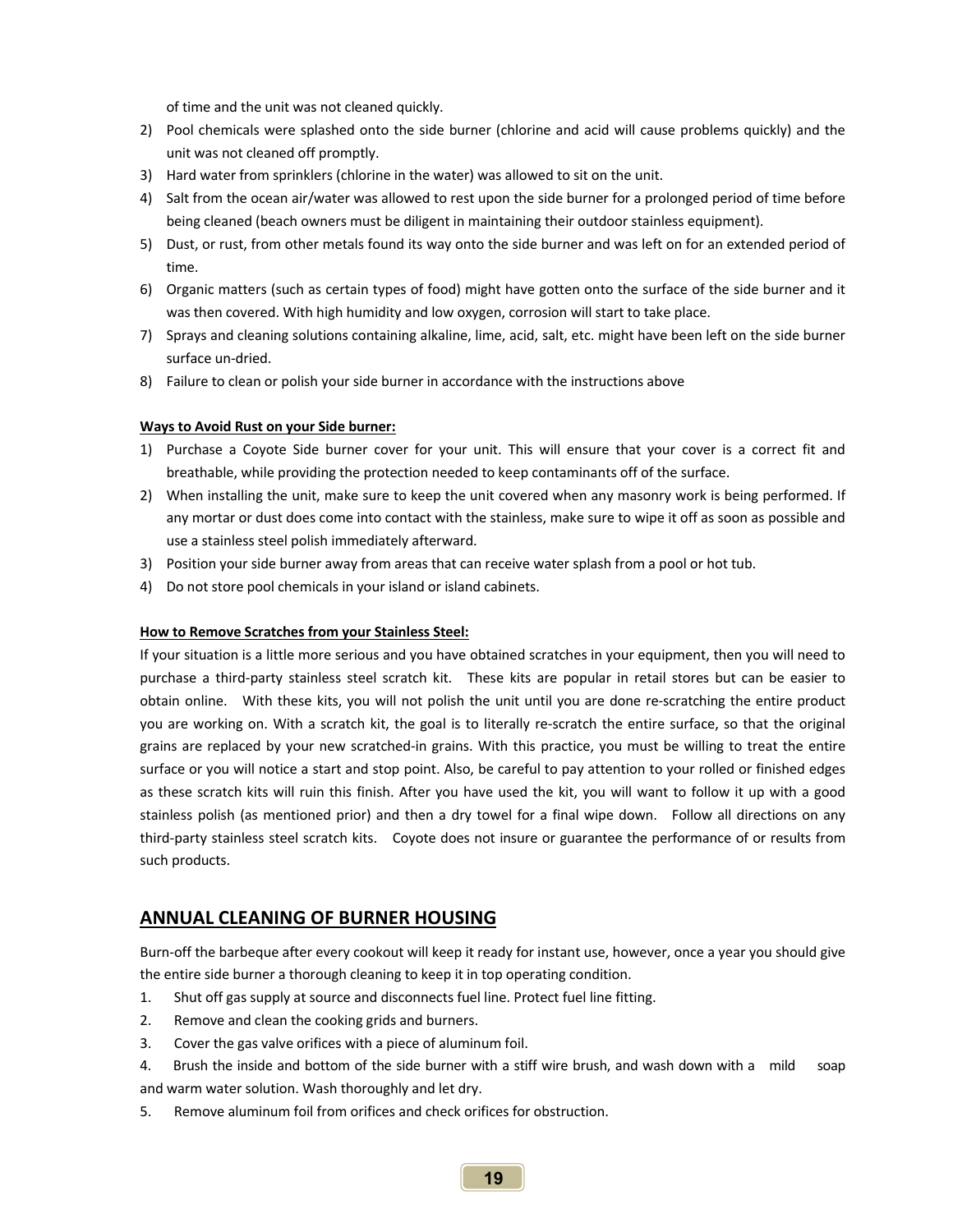- 6. Check electrode.
- 7. Reinstall cooking grids.
- 8. Reconnect to gas source and observe burner flame for correct operation.

**IMPORTANT:** You should NOT line the bottom of the burner housing with aluminum foil, sand or any other grease absorbent substance, a grease fire may occur.

#### **MAINTENANCE GUIDELINES**

- 1. Keep outdoor cooking gas appliance area clear and free from combustible materials, gasoline and other flammable vapors and liquids.
- 2. Do not obstruct the flow of combustion and ventilation air.
- 3. Keep the ventilation opening(s) of the cylinder enclosure free and clear from debris.
- 4. Visually check burner flames. Burner flames should be blue and stable with no yellow tips, excessive noise, or lifting. If any of these conditions exist call our customer service line.
- 5. Clean outdoor cooking gas appliance, including special surfaces, with recommended cleaning agents, if necessary.
- 6. Check and clean burner for insects and insect nests. A clogged tube can lead to a fire beneath the side burner.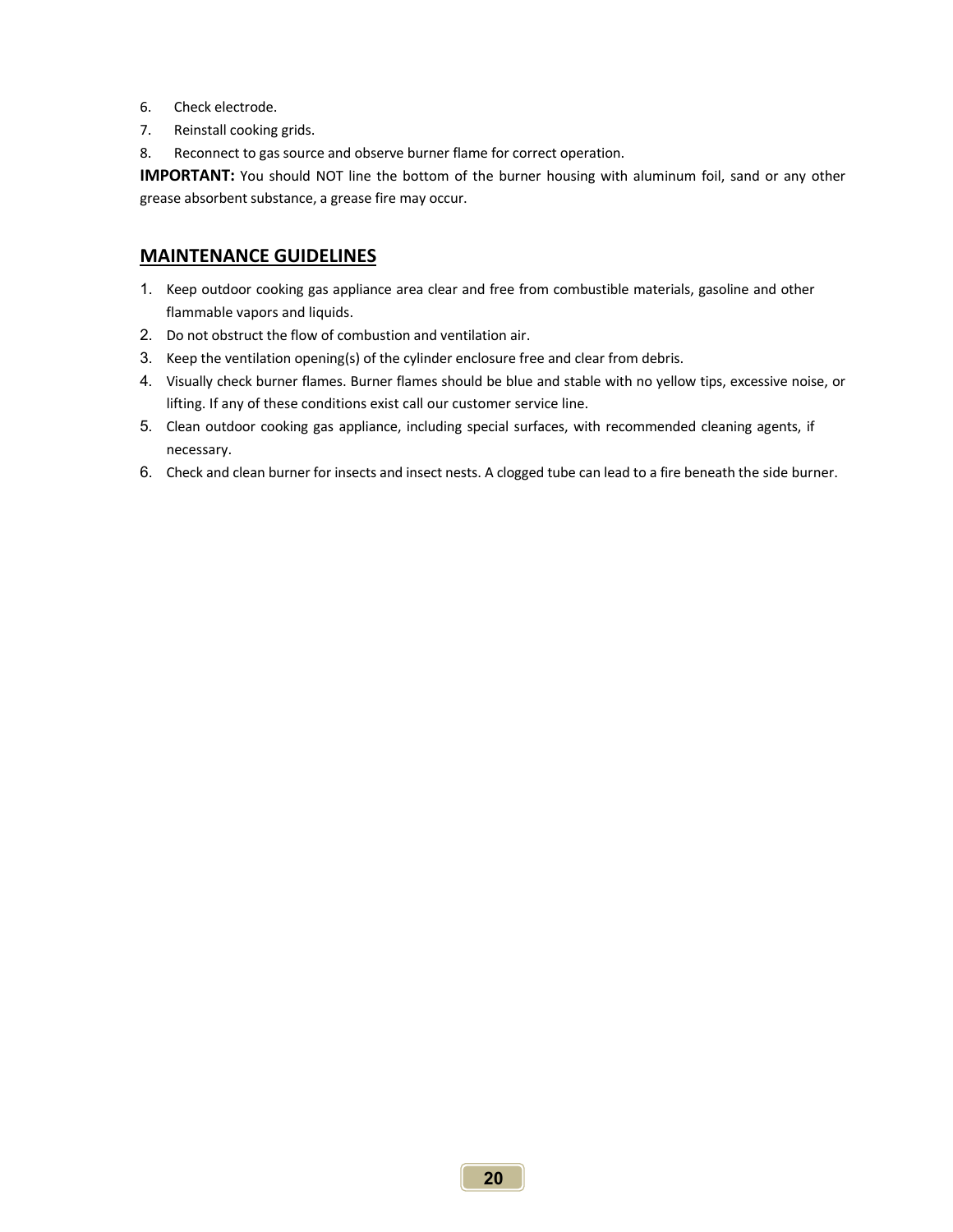# **Troubleshooting Your Side Burner**

#### **GENERAL TROUBLESHOOTING**

Inspect your burners at least once a year or immediately if any of the following conditions occur:

- The smell of gas.
- Flames appearing mostly yellow.
- The side burner will not get hot enough.
- Burners make a snapping noise.
- The side burner heats unevenly.

### **WARNING A**

**SPIDER AND INSECT WARNING:** Spiders and insects can nest in the burners of this and other grills, which could disrupt gas flow. This dangerous condition could cause a fire behind and beneath the valve panel, damaging the grill and making it unsafe to operate. We recommend you check the grill and remove any spiders, insects and webs at least once a year to reduce this risk.

#### **WHEN TO LOOK FOR SPIDERS/INSECTS**

You should inspect the burners once a year or immediately after any of the following conditions occur:

- 1. The smell of gas in conjunction with the burner flames appearing yellow.
- 2. The side burner does not reach temperature.
- 3. The side burner heats unevenly.
- 4. The burners make popping noises.

#### **TROUBLESHOOTING**

If the side burner does not function properly, use the chart below to assist in diagnosing the problem. Troubleshooting is for general purposes only. ALWAYS ERR ON THE SIDE OF SAFETY. If the problem still exists, contact our Coyote Customer Service line at 855‐520‐1559.

| Problem:                               | <b>Possible Causes and Solutions:</b>                                                  |  |
|----------------------------------------|----------------------------------------------------------------------------------------|--|
| Burner will not light when the igniter | Is your gas supply turned on?<br>$\bullet$                                             |  |
| button is turned.                      | If this is an L.P. side burner, is there gas in your tank? Check your gas<br>$\bullet$ |  |
|                                        | level.                                                                                 |  |
|                                        | Is one of your burners turned on? Allow up to 5 seconds of gas flow<br>$\bullet$       |  |
|                                        | to ignite.                                                                             |  |
|                                        | Is your igniter working?<br>$\bullet$                                                  |  |
|                                        | - You should hear a snapping sound when you press the igniter.                         |  |
|                                        | - If you hear a snapping sound, can you see a spark at the                             |  |
|                                        | electrodes?                                                                            |  |
|                                        | Note: You will need to remove your cooking grates and flavorizers                      |  |
|                                        | to see the electrodes. The electrodes should have a $1/8$ " to $\frac{1}{4}$ " gap     |  |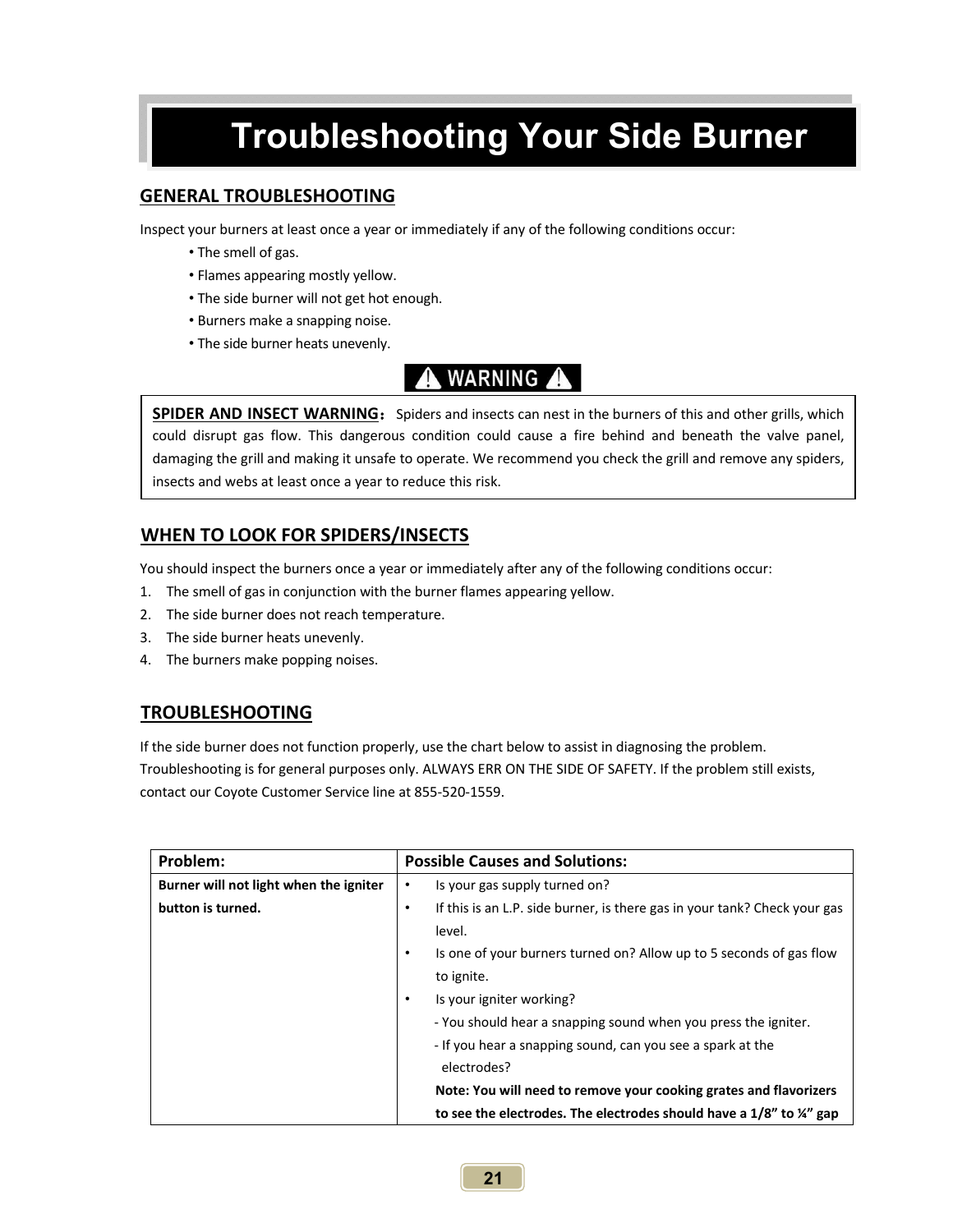|                                       | between the electrode and contact point.                                              |  |  |  |  |
|---------------------------------------|---------------------------------------------------------------------------------------|--|--|--|--|
|                                       | Check for loose wire connections to the igniter or electrodes.<br>٠                   |  |  |  |  |
|                                       | Check to see if debris is blocking the electrodes.<br>$\bullet$                       |  |  |  |  |
|                                       | If the igniter is not working, can you light the side burner with a<br>$\bullet$      |  |  |  |  |
|                                       | lighter?                                                                              |  |  |  |  |
| Flare-ups                             | $\bullet$<br>Ensure burner is not placed directly in the path of wind.                |  |  |  |  |
|                                       | Be sure drip pan is clean (do not use aluminum foil on drip pan.)                     |  |  |  |  |
|                                       | Note: Some flare-ups may be inevitable if cooking greasy foods.                       |  |  |  |  |
| <b>Yellow Flames</b>                  | Check the burner inlet for obstructions, particularly at air inlets for<br>$\bullet$  |  |  |  |  |
|                                       | each burner.                                                                          |  |  |  |  |
|                                       | $\bullet$<br>Side burner should not be in an area that is too windy.                  |  |  |  |  |
| Flame blows out on low setting or has | Check for spider webs or insect nest in venturi and clean venturi.<br>$\bullet$       |  |  |  |  |
| uneven heat distribution.             | $\bullet$<br>Cold side burner needs to be preheated for 5 minutes on high<br>setting. |  |  |  |  |
|                                       | Venturi may be misaligned and needs to be lined up over orifices.<br>$\bullet$        |  |  |  |  |
|                                       | Cold and windy weather will require you to move side burner away                      |  |  |  |  |
|                                       | from the wind.                                                                        |  |  |  |  |
|                                       | Lack of fuel. Check to see cylinder valve is open and cylinder has<br>fuel.           |  |  |  |  |
| Low heat with the knob on "HIGH"      | Check to see if the fuel hose is bent or kinked<br>$\bullet$                          |  |  |  |  |
|                                       | Make sure the cooking area is clear of dust<br>$\bullet$                              |  |  |  |  |
|                                       | Check your gas supply and gas pressure.<br>$\bullet$                                  |  |  |  |  |
|                                       | If it is only one burner that appears low, make sure the orifice or<br>$\bullet$      |  |  |  |  |
|                                       | burner is clean.                                                                      |  |  |  |  |
| <b>Burner is Too Hot</b>              | $\bullet$<br>Excess grease build-up causing grease fires.                             |  |  |  |  |
|                                       | Damaged or faulty regulator.<br>$\bullet$                                             |  |  |  |  |
|                                       | Replace with factory authorized parts.                                                |  |  |  |  |
|                                       | ٠<br>Cook on a lower temperature setting.                                             |  |  |  |  |
| Flame behind control panel or control | IMMEDIATELY shut off cylinder valve and allow side burner to cool.                    |  |  |  |  |
| knob area.                            | Check for spider webs or insect nest in venturi and clean venturi.<br>$\bullet$       |  |  |  |  |
|                                       | Gas is leaking from a faulty connection. Tighten connections with an<br>$\bullet$     |  |  |  |  |
|                                       | adjustable wrench and replace damaged parts. Perform a leak test                      |  |  |  |  |
|                                       | on all connections before cooking on side burner again.                               |  |  |  |  |
|                                       | Venturi may be misaligned and needs to be lined up over orifice.                      |  |  |  |  |
| Fire at any connection.               | IMMEDIATELY shut off cylinder valve and allow side burner to cool.                    |  |  |  |  |
|                                       | Gas is leaking from a faulty connection. Tighten connections with an<br>$\bullet$     |  |  |  |  |
|                                       | adjustable wrench and replace damaged parts.                                          |  |  |  |  |
|                                       | Perform a leak test on all connections before cooking on the side<br>burner again.    |  |  |  |  |
|                                       |                                                                                       |  |  |  |  |